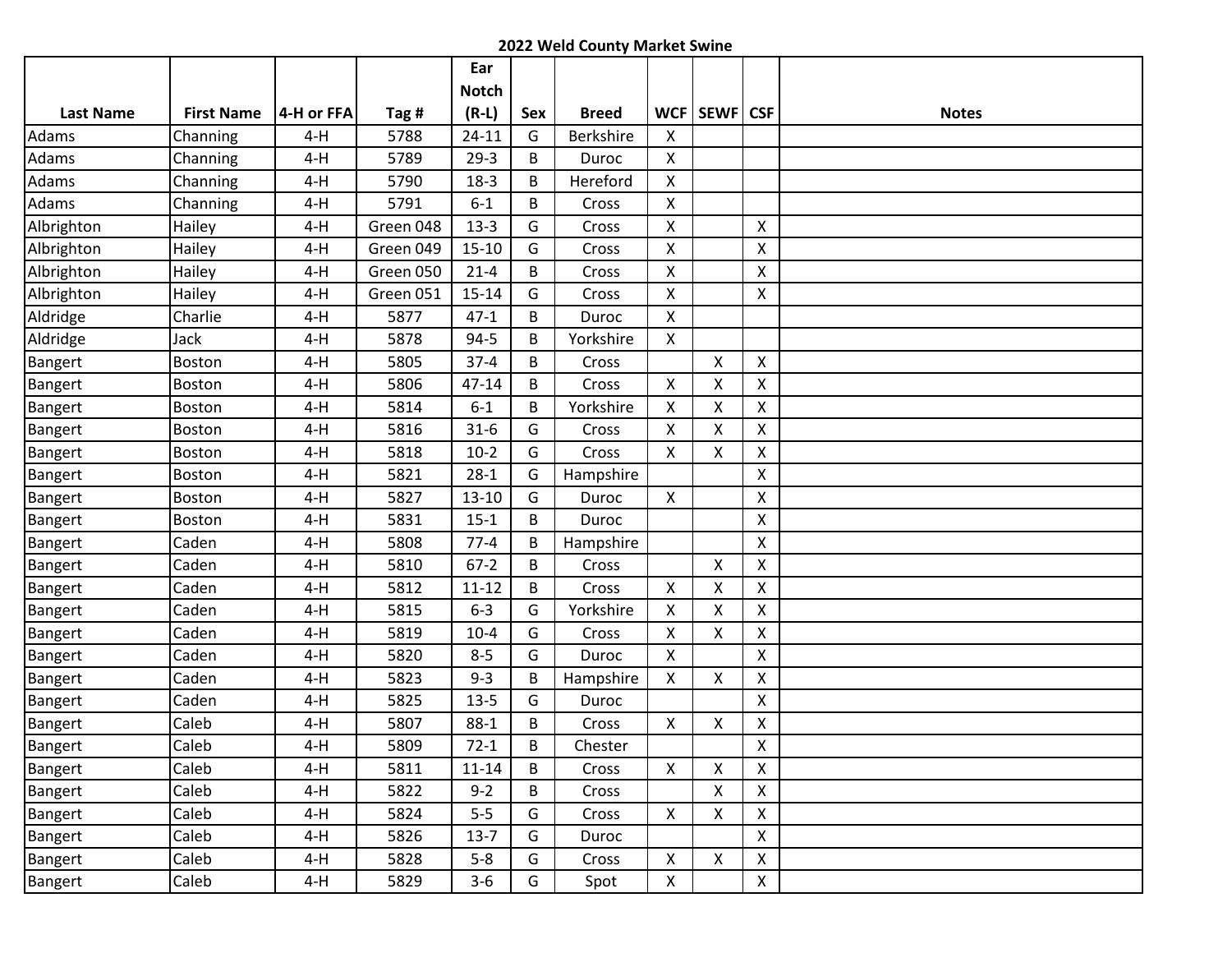| <b>Becker</b>  | Kayla  | <b>FFA</b> | 2852       | $82 - 1$  | B | Chester   | $\mathsf{X}$       |                    | $\mathsf{X}$       |  |
|----------------|--------|------------|------------|-----------|---|-----------|--------------------|--------------------|--------------------|--|
|                |        |            |            |           |   |           |                    |                    |                    |  |
| Becker         | Kayla  | <b>FFA</b> | 2853       | $1 - 3$   | B | Hampshire | X                  |                    | X                  |  |
| Blassingame    | Jaz    | $4-H$      | Orange 037 | $6 - 7$   | G | Duroc     | $\pmb{\mathsf{X}}$ | $\mathsf{X}$       |                    |  |
| Bond           | Jamie  | $4-H$      | 2967       | 100-9     | G | Berkshire | $\mathsf{X}$       |                    |                    |  |
| Bond           | Jamie  | $4-H$      | 2969       | $33 - 4$  | B | Chester   | $\mathsf{X}$       |                    |                    |  |
|                |        |            |            |           |   |           |                    |                    |                    |  |
| Bond           | Jamie  | $4-H$      | 2971       | $25-1$    | G | Hampshire | X                  |                    |                    |  |
| <b>Bond</b>    | Jamie  | $4-H$      | 2973       | $8 - 2$   | B | Duroc     | $\pmb{\mathsf{X}}$ |                    |                    |  |
| Bond           | Jessie | $4-H$      | 2966       | $8 - 11$  | G | Duroc     | $\mathsf{X}$       |                    |                    |  |
| Bond           | Jessie | $4-H$      | 2968       | $100 - 7$ | G | Berkshire | $\mathsf{X}$       |                    |                    |  |
|                |        |            |            |           |   |           |                    |                    |                    |  |
| Bond           | Jessie | $4-H$      | 2970       | $25-6$    | G | Hampshire | X                  |                    |                    |  |
| <b>Bond</b>    | Jessie | $4-H$      | 2972       | $6-6$     | G | Berkshire | $\mathsf{X}$       |                    |                    |  |
| Boshell        | Blake  | $4-H$      | Green 083  | $1 - 2$   | B | Cross     | X                  | X                  |                    |  |
| <b>Boshell</b> | Dilin  | $4-H$      | Green 084  | $1 - 4$   | B | Berkshire | X                  | $\pmb{\mathsf{X}}$ |                    |  |
| Boxberger      | Kelsey | $4-H$      | 2872       | $7 - 5$   | G | Cross     | $\mathsf{X}$       | X                  |                    |  |
| Boxberger      | Kelsey | $4-H$      | 2874       | $4 - 3$   | B | Cross     | $\mathsf{X}$       | X                  |                    |  |
|                |        |            |            |           |   |           |                    |                    |                    |  |
| Boxberger      | Shelby | $4-H$      | 2871       | $10-1$    | В | Hampshire | X                  | X                  |                    |  |
| Boxberger      | Shelby | $4-H$      | 2873       | $6 - 2$   | G | Cross     | $\pmb{\mathsf{X}}$ | X                  |                    |  |
| Boxberger      | Shelby | $4-H$      | 2875       | $13-3$    | B | Duroc     | $\mathsf{X}$       | X                  |                    |  |
|                |        |            |            |           |   |           |                    |                    |                    |  |
| <b>Brasil</b>  | Tanner | $4-H$      | 5767       | $6-6$     | В | Hampshire | X                  |                    | X                  |  |
|                |        |            |            |           |   |           |                    |                    |                    |  |
| <b>Brasil</b>  | Tanner | $4-H$      | 5768       | $11 - 4$  | В | Hampshire | X                  |                    | X                  |  |
| <b>Brasil</b>  | Tyson  | $4-H$      | 5765       | $5-2$     | B | Cross     | $\pmb{\mathsf{X}}$ |                    | X                  |  |
| <b>Brasil</b>  | Tyson  | $4-H$      | 5766       | $11-9$    | G | Cross     | X                  |                    | $\pmb{\mathsf{X}}$ |  |
| <b>Burnett</b> | Cash   | $4-H$      | 5895       | $22-2$    | B | Cross     | $\pmb{\mathsf{X}}$ |                    |                    |  |
|                |        |            |            |           |   |           |                    |                    |                    |  |
| <b>Burnett</b> | Cash   | $4-H$      | 5896       | $47 - 5$  | В | Hampshire | X                  |                    |                    |  |
| <b>Burnett</b> | Cash   | $4-H$      | 5897       | $31 - 2$  | B | Cross     | $\mathsf{X}$       |                    |                    |  |
| <b>Bydalek</b> | Blaine | $4-H$      | 5834       | $4 - 7$   | B | Cross     | $\pmb{\mathsf{X}}$ | X                  | $\pmb{\mathsf{X}}$ |  |
| <b>Bydalek</b> | Blaine | $4-H$      | 5830       | $7 - 8$   | G | Cross     | $\pmb{\times}$     | Χ                  | X                  |  |
| <b>Bydalek</b> | Blaine | $4-H$      | 5835       | $17-6$    | G | Duroc     | $\pmb{\times}$     | $\pmb{\mathsf{X}}$ | $\pmb{\mathsf{X}}$ |  |
| <b>Bydalek</b> | Cody   | $4-H$      | 5875       | $20-3$    | B | Yorkshire | $\pmb{\mathsf{X}}$ | X                  | $\pmb{\times}$     |  |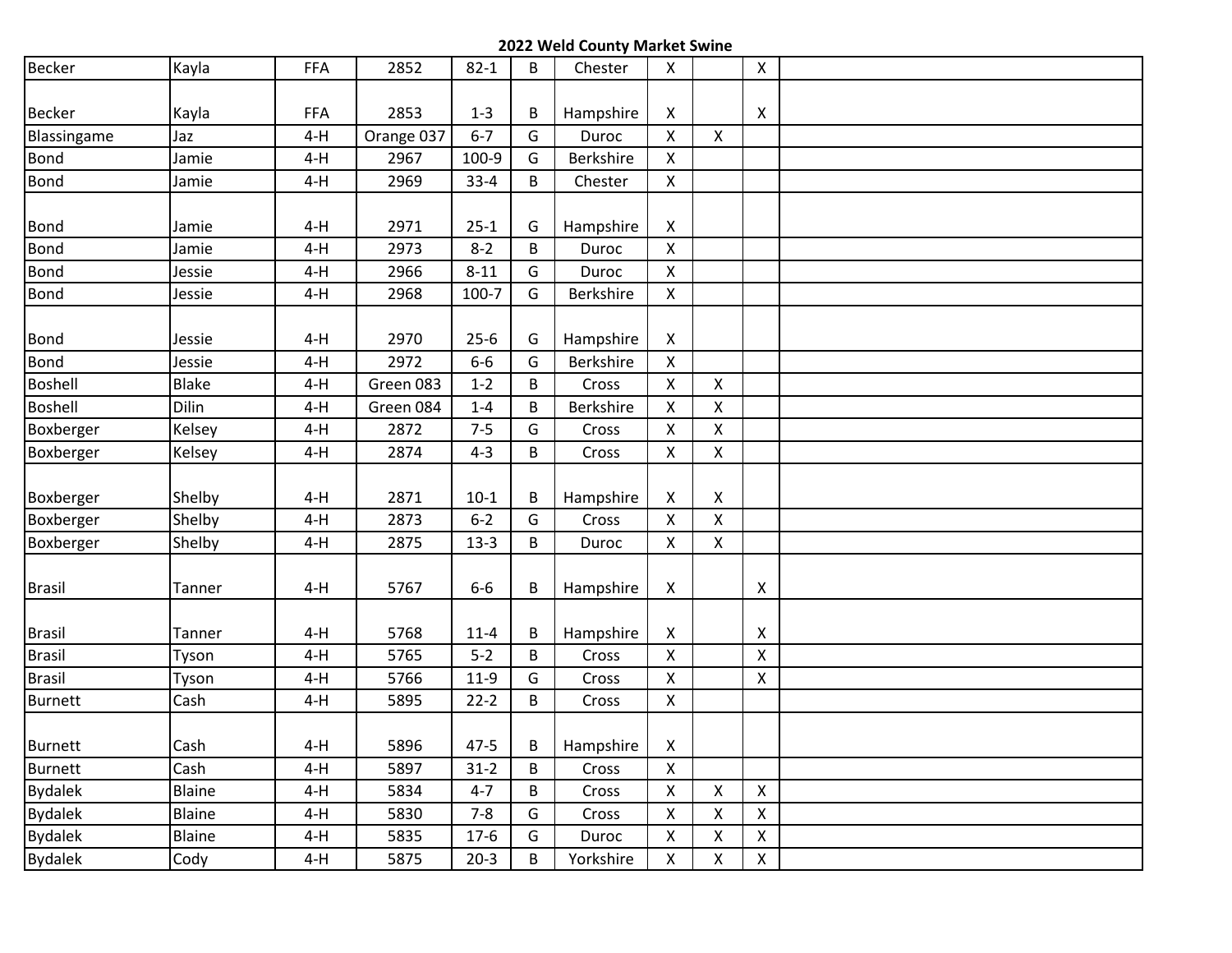| <b>Bydalek</b>            | Cody     | $4-H$ | 5876       | $2 - 2$   | G | Hampshire | X                  | X | X                         |  |
|---------------------------|----------|-------|------------|-----------|---|-----------|--------------------|---|---------------------------|--|
| <b>Bydalek</b>            | Courtney | $4-H$ | 5872       | $26 - 6$  | B | Hampshire | X                  | X | X                         |  |
| <b>Bydalek</b>            | Courtney | $4-H$ | 5873       | $4 - 2$   | B | Hampshire | X                  | X | $\boldsymbol{X}$          |  |
| <b>Bydalek</b>            | Courtney | $4-H$ | 5874       | $12 - 1$  | B | Hampshire | X                  | X | X                         |  |
| Cantrell                  | Gunnar   | $4-H$ | 2847       | $2 - 3$   | G | Cross     | $\pmb{\mathsf{X}}$ | X |                           |  |
| Cantrell                  | Marin    | $4-H$ | 2848       | $8 - 4$   | G | Hampshire | X                  | X |                           |  |
| Cantrell                  | Marin    | $4-H$ | 2849       | $6-6$     | G | Cross     | $\pmb{\mathsf{X}}$ | X | $\mathsf{X}$              |  |
| Cantrell                  | Sawyer   | $4-H$ | 2844       | $1-3$     | B | Yorkshire | $\pmb{\mathsf{X}}$ | X | $\pmb{\mathsf{X}}$        |  |
| Cantrell                  | Sawyer   | $4-H$ | 2845       | $20-6$    | G | Cross     | $\mathsf{X}$       | X | $\mathsf{X}$              |  |
| Cantrell                  | Sawyer   | $4-H$ | 2846       | $1 - 2$   | G | Cross     | $\pmb{\times}$     | X |                           |  |
| Chavarria-Cogburgn Jaycob |          | $4-H$ | Green 090  | $8 - 1$   | B | Berkshire |                    |   | X                         |  |
| Chavarria-Cogburgn Jaycob |          | $4-H$ | Orange 068 | $16 - 5$  | G | Cross     | X                  |   | X                         |  |
| Chavarria-Cogburgn Jaycob |          | $4-H$ | Orange 069 | $8 - 2$   | B | Cross     | X                  |   | X                         |  |
| Chavarria-Cogburgn Jaycob |          | $4-H$ | Orange 070 | $13-5$    | G | Spot      | X                  |   | $\boldsymbol{\mathsf{X}}$ |  |
| Crider                    | Austin   | $4-H$ | 2876       | $4 - 5$   | G | Cross     | $\pmb{\times}$     |   | $\pmb{\times}$            |  |
| Crider                    | Austin   | $4-H$ | 2877       | $61-3$    | B | Cross     | $\pmb{\mathsf{X}}$ |   | $\pmb{\mathsf{X}}$        |  |
| Crider                    | Austin   | $4-H$ | 2878       | $5-5$     | B | Cross     | $\mathsf{X}$       |   | $\pmb{\mathsf{X}}$        |  |
| Crider                    | Austin   | $4-H$ | 2880       | $15 - 4$  | B | Cross     | $\mathsf{X}$       |   | $\pmb{\mathsf{X}}$        |  |
| Culp                      | Hannah   | $4-H$ | 3949       | $5-4$     | В | Cross     | $\pmb{\mathsf{X}}$ | X | X                         |  |
| Culp                      | Hannah   | $4-H$ | 3950       | $6-5$     | G | Cross     | X                  | Χ | X                         |  |
| Culp                      | Hannah   | $4-H$ | 3948       | $1 - 3$   | G | Duroc     | $\pmb{\mathsf{X}}$ | X | $\pmb{\mathsf{X}}$        |  |
| Dever                     | Dawson   | $4-H$ | 3888       | $10-2$    | G | Yorkshire |                    |   | $\pmb{\mathsf{X}}$        |  |
| Dever                     | Dawson   | $4-H$ | 3889       | $39-3$    | B | Cross     |                    | X | X                         |  |
| Dever                     | Dawson   | $4-H$ | 3891       | $20-2$    | B | Cross     |                    | X | $\pmb{\mathsf{X}}$        |  |
| Dever                     | Dawson   | 4-H   | 3894       | $2 - 1$   | B | Cross     | $\pmb{\mathsf{X}}$ | X | $\pmb{\mathsf{X}}$        |  |
| Dever                     | Dawson   | 4-H   | 3898       | $9 - 3$   | B | Cross     | X                  | X | X                         |  |
| Dever                     | Dawson   | 4-H   | 3899       | $31 - 44$ | B | Hampshire | X                  |   | X                         |  |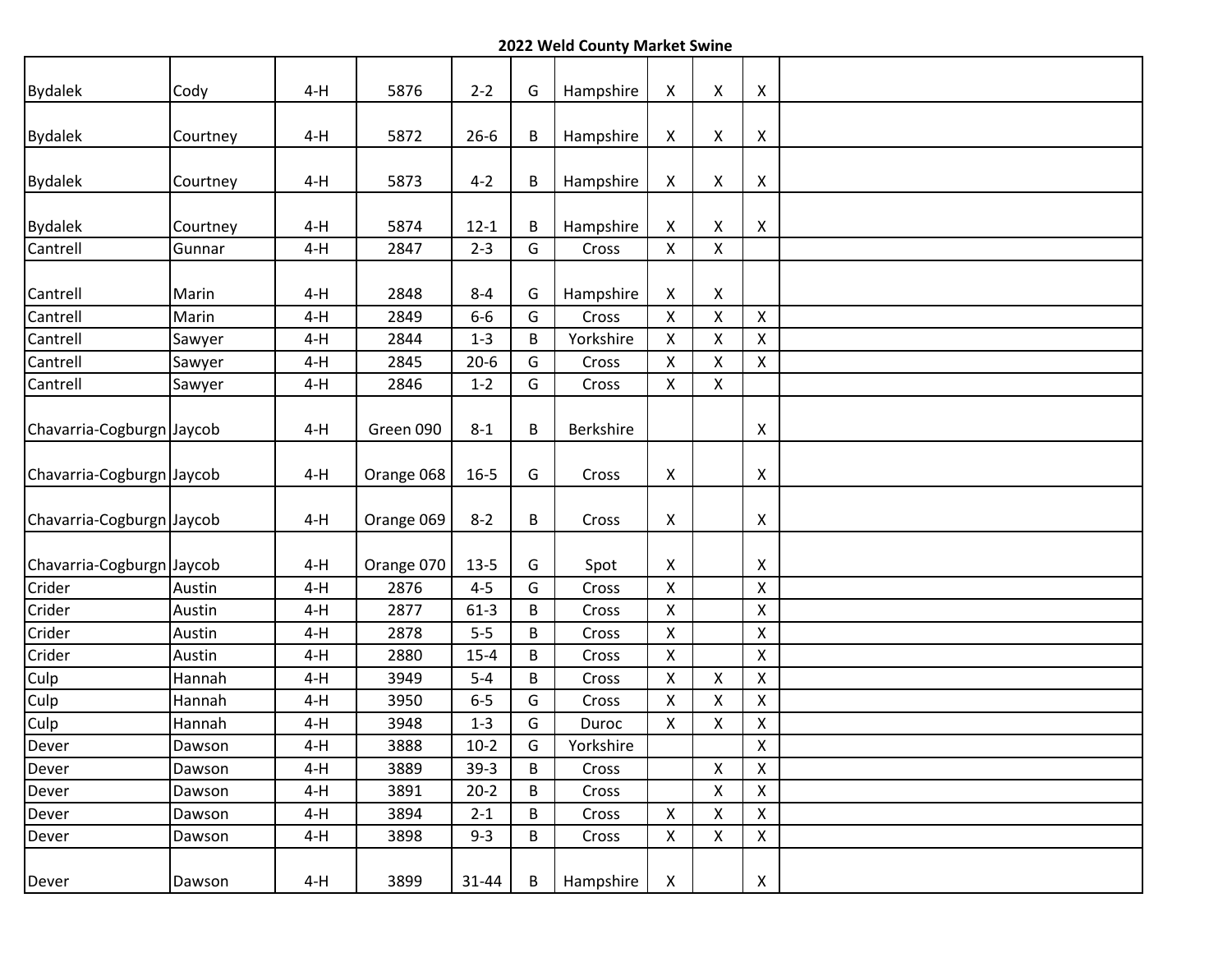| Dever    | Dawson         | $4-H$ | 3900       | $9 - 1$   | G | Spot      | $\mathsf{X}$       |   | $\pmb{\mathsf{X}}$ |  |
|----------|----------------|-------|------------|-----------|---|-----------|--------------------|---|--------------------|--|
|          |                |       |            |           |   |           |                    |   |                    |  |
| Dever    | Dawson         | $4-H$ | 3902       | $12 - 4$  | B | Hampshire | X                  | X | X                  |  |
| Dever    | Olivia         | $4-H$ | 3890       | $7 - 2$   | B | Cross     | $\mathsf{X}$       | X | $\pmb{\times}$     |  |
| Dever    | Olivia         | $4-H$ | 3892       | $1 - 10$  | B | Spot      | $\mathsf{X}$       |   | $\mathsf{X}$       |  |
| Dever    | Olivia         | $4-H$ | 3893       | $4 - 7$   | G | Duroc     |                    |   | $\pmb{\times}$     |  |
| Dever    | Olivia         | $4-H$ | 3895       | $8 - 4$   | G | Duroc     | $\mathsf{X}$       |   | $\pmb{\mathsf{X}}$ |  |
| Dever    | Olivia         | $4-H$ | 3896       | $4 - 11$  | G | Cross     | $\mathsf{X}$       | X | $\mathsf{X}$       |  |
| Dever    | Olivia         | $4-H$ | 3897       | $1 - 2$   | B | Cross     |                    | Χ | $\pmb{\mathsf{X}}$ |  |
| Dever    | Olivia         | $4-H$ | 3901       | $20 - 10$ | G | Cross     |                    | X | X                  |  |
| Dever    | Olivia         | $4-H$ | 3903       | $8 - 2$   | B | Yorkshire | $\mathsf{X}$       |   | X                  |  |
|          |                |       |            |           |   |           |                    |   |                    |  |
| Dever    | Olivia         | $4-H$ | Orange 029 | $5-9$     | B | Hampshire |                    | X | X                  |  |
| Dowdy    | <b>Breanne</b> | $4-H$ | 3877       | $7 - 7$   | G | Cross     | X                  | X |                    |  |
| Dowdy    | <b>Breanne</b> | $4-H$ | 3879       | $9 - 11$  | G | Cross     | $\mathsf{X}$       | X |                    |  |
| Dowdy    | <b>Breanne</b> | $4-H$ | 3881       | $4 - 5$   | G | Cross     | $\pmb{\mathsf{X}}$ | Χ |                    |  |
| Dowdy    | <b>Bronson</b> | $4-H$ | 3876       | $9 - 3$   | B | Cross     | X                  | X |                    |  |
| Dowdy    | Bronson        | $4-H$ | 3878       | $12-3$    | B | Cross     | $\pmb{\times}$     | X |                    |  |
| Dowdy    | Bronson        | $4-H$ | 3880       | $6 - 12$  | G | Cross     | X                  | Χ |                    |  |
| Dudley   | Cydni          | $4-H$ | 5850       | $11 - 4$  | B | Cross     | $\mathsf{X}$       | X | $\mathsf{X}$       |  |
| Dudley   | Cydni          | $4-H$ | 5851       | $1 - 5$   | G | Duroc     | $\mathsf{X}$       | Χ | $\pmb{\times}$     |  |
| Dudley   | Cydni          | $4-H$ | 5852       | $8 - 2$   | В | Chester   | X                  | X | $\mathsf{X}$       |  |
| Dudley   | Cydni          | $4-H$ | 5853       | $3-6$     | B | Cross     | X                  | Χ | $\pmb{\times}$     |  |
| Dudley   | Jaxon          | $4-H$ | 5855       | $5 - 3$   | B | Duroc     | $\mathsf{X}$       | Χ | $\mathsf{X}$       |  |
| Dudley   | Jaxon          | $4-H$ | 5857       | $3 - 4$   | G | Cross     | $\mathsf{X}$       | Χ | $\mathsf{X}$       |  |
| Dudley   | Jaxon          | $4-H$ | 5858       | $14 - 5$  | B | Cross     | $\pmb{\mathsf{X}}$ | X | $\pmb{\mathsf{X}}$ |  |
| Dudley   | Jaxon          | $4-H$ | 5859       | $2 - 1$   | B | Duroc     | $\mathsf{X}$       | X | $\mathsf{X}$       |  |
| Dudley   | Jaxon          | $4-H$ | 5860       | $1 - 1$   | G | Duroc     | $\mathsf{X}$       | X | $\pmb{\times}$     |  |
| Duin     | Colby          | $4-H$ | Orange 048 | $1 - 1$   | G | Cross     | X                  |   |                    |  |
| Duin     | Colby          | $4-H$ | Orange 049 | $4 - 2$   | G | Cross     | $\pmb{\mathsf{X}}$ |   |                    |  |
| Ellicott | Jayden         | $4-H$ | Green 092  | $6-5$     | B | Spot      | $\mathsf X$        |   | $\mathsf{X}$       |  |
| Ellicott | Jayden         | $4-H$ | Green 095  | $2 - 3$   | B | Cross     | $\pmb{\mathsf{X}}$ |   | $\pmb{\mathsf{X}}$ |  |
| Ellicott | Jayden         | $4-H$ | Green 097  | $8 - 9$   | G | Cross     | $\mathsf X$        |   | $\pmb{\mathsf{X}}$ |  |
| Ellicott | Kade           | $4-H$ | Green 093  | $23-3$    | B | Cross     | $\mathsf{X}$       |   | $\pmb{\mathsf{X}}$ |  |
| Ellicott | Kade           | 4-H   | Green 096  | $7 - 1$   | G | Cross     | $\pmb{\mathsf{X}}$ |   | $\mathsf X$        |  |
| Ellicott | Kade           | $4-H$ | Green 098  | $8 - 1$   | G | Cross     | $\pmb{\mathsf{X}}$ |   | $\pmb{\mathsf{X}}$ |  |
| Ellicott | Kade           | $4-H$ | Orange 050 | $20-9$    | G | Cross     | $\mathsf X$        |   | $\mathsf X$        |  |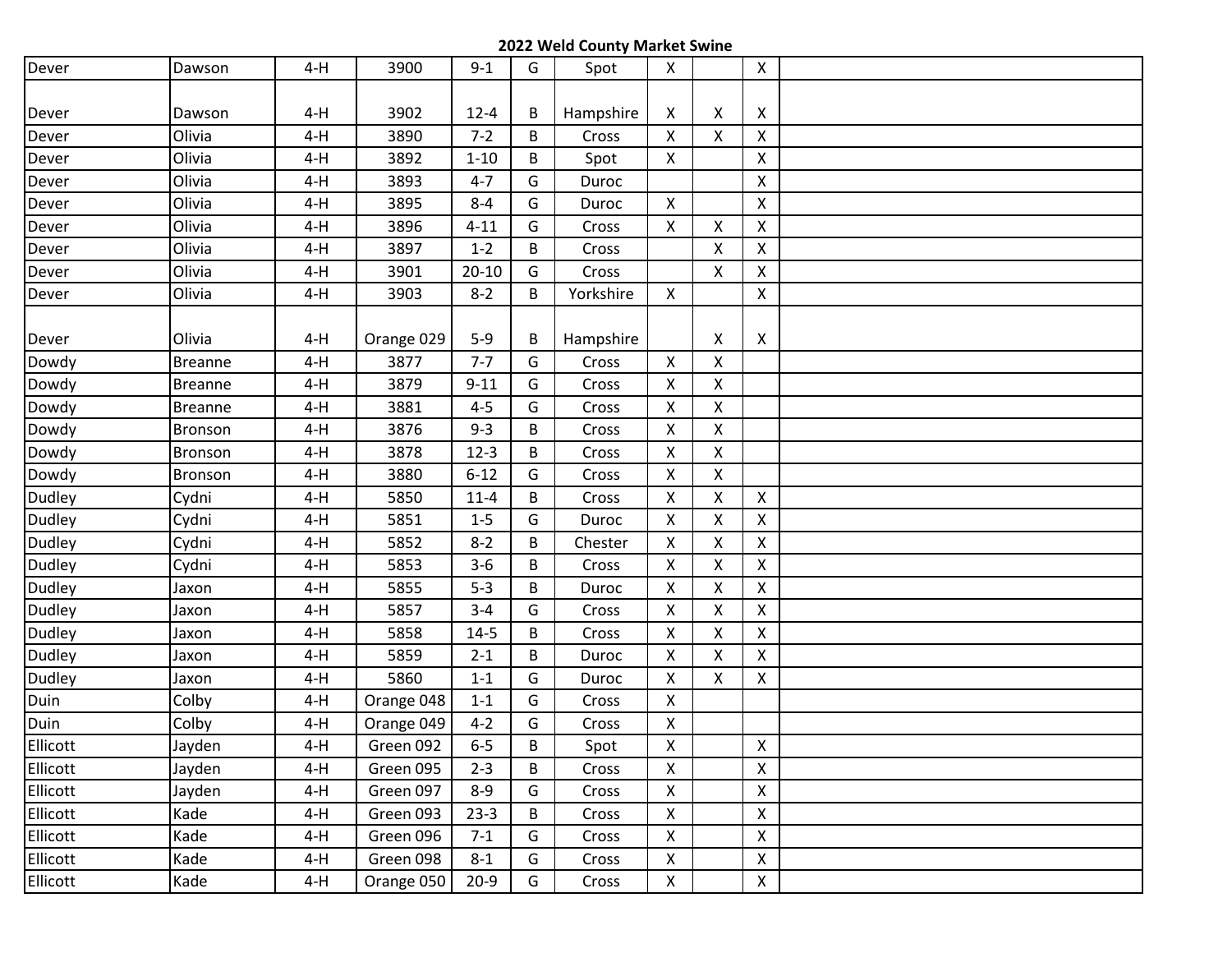| Erickson | Kaden   | $4-H$ | Green 041 | $21 - 8$  | B | Hereford         | $\pmb{\mathsf{X}}$ |                           |  |
|----------|---------|-------|-----------|-----------|---|------------------|--------------------|---------------------------|--|
| Erickson | Kaden   | $4-H$ | Green 042 | $13-1$    | B | Hereford         | $\mathsf{X}$       |                           |  |
| Erickson | Kaden   | $4-H$ | Green 043 | $8 - 12$  | G | Cross            | $\mathsf{X}$       |                           |  |
| Erickson | Mason   | $4-H$ | 3936      | $20-2$    | B | Cross            | $\pmb{\times}$     | $\boldsymbol{\mathsf{X}}$ |  |
| Erickson | Mason   | $4-H$ | 3937      | $11-9$    | B | Cross            | $\mathsf{X}$       | $\pmb{\mathsf{X}}$        |  |
| Erickson | Mason   | $4-H$ | 3938      | $13 - 1$  | B | Cross            |                    | $\pmb{\times}$            |  |
| Erickson | Mason   | $4-H$ | 3939      | $10-7$    | B | Hampshire        | X                  | X                         |  |
| Fetzer   | Karsyn  | $4-H$ | 2912      | $16 - 5$  | B | Hampshire        | X                  | X                         |  |
| Fetzer   | Karsyn  | $4-H$ | 2913      | $42 - 2$  | B | Hampshire        | X                  | X                         |  |
| Fetzer   | Karsyn  | $4-H$ | 2914      | $25-6$    | G | Cross            |                    | $\pmb{\mathsf{X}}$        |  |
| Fetzer   | Karsyn  | $4-H$ | 2915      | $24-1$    | B | Cross            | $\mathsf{X}$       | $\mathsf X$               |  |
| Fetzer   | Karsyn  | $4-H$ | 2916      | $25 - 4$  | B | Cross            |                    | $\mathsf{X}$              |  |
| Fetzer   | Karsyn  | $4-H$ | 2917      | $18-6$    | G | Hampshire        | X                  | X                         |  |
| Fetzer   | Karsyn  | $4-H$ | 2918      | $66-1$    | B | Cross            | $\mathsf{X}$       | $\mathsf{X}$              |  |
| Fetzer   | Karsyn  | $4-H$ | 2919      | $16 - 10$ | G | Cross            |                    | $\pmb{\mathsf{X}}$        |  |
| Fields   | Brayden | $4-H$ | 5792      | $8 - 2$   | B | Cross            | $\mathsf{X}$       | $\pmb{\mathsf{X}}$        |  |
| Fields   | Brayden | $4-H$ | 5793      | $3-1$     | B | Cross            | $\mathsf{X}$       | $\pmb{\mathsf{X}}$        |  |
| Fields   | Brayden | $4-H$ | 5794      | $14-6$    | G | Duroc            | $\mathsf{X}$       | $\pmb{\mathsf{X}}$        |  |
| Fields   | Brayden | $4-H$ | 5795      | $9 - 2$   | B | Hampshire        | X                  | X                         |  |
| Fields   | Brayden | $4-H$ | 5796      | $15-6$    | B | Cross            | $\mathsf{X}$       | $\mathsf{X}$              |  |
| Fields   | Colton  | $4-H$ | 5797      | $7 - 2$   | B | Spot             | $\mathsf X$        | $\pmb{\mathsf{X}}$        |  |
| Fields   | Colton  | $4-H$ | 5798      | $21-2$    | B | Cross            | $\mathsf{X}$       | $\mathsf{X}$              |  |
| Fields   | Colton  | $4-H$ | 5799      | $4 - 11$  | G | Hampshire        | X                  | X                         |  |
| Fields   | Colton  | $4-H$ | 5800      | $37-3$    | G | Cross            | $\pmb{\times}$     | $\pmb{\mathsf{X}}$        |  |
| Fields   | Colton  | $4-H$ | 5801      | $27-3$    | B | Duroc            | $\mathsf X$        | $\mathsf{X}$              |  |
| Fields   | Colton  | $4-H$ | 5802      | $30-1$    | B | Duroc            |                    | $\pmb{\mathsf{X}}$        |  |
| Funk     | Avery   | $4-H$ | Green 006 | $21-3$    | G | Cross            | $\mathsf X$        |                           |  |
| Funk     | Avery   | $4-H$ | Green 007 | $11 - 4$  | B | Hampshire        | $\pmb{\mathsf{X}}$ |                           |  |
| Funk     | Avery   | $4-H$ | Green 008 | $1 - 5$   | G | Berkshire        | X                  |                           |  |
| Funk     | Avery   | $4-H$ | Green 009 | $1-6$     | G | <b>Blue Butt</b> | $\mathsf{X}^-$     | $\mathsf{X}^-$            |  |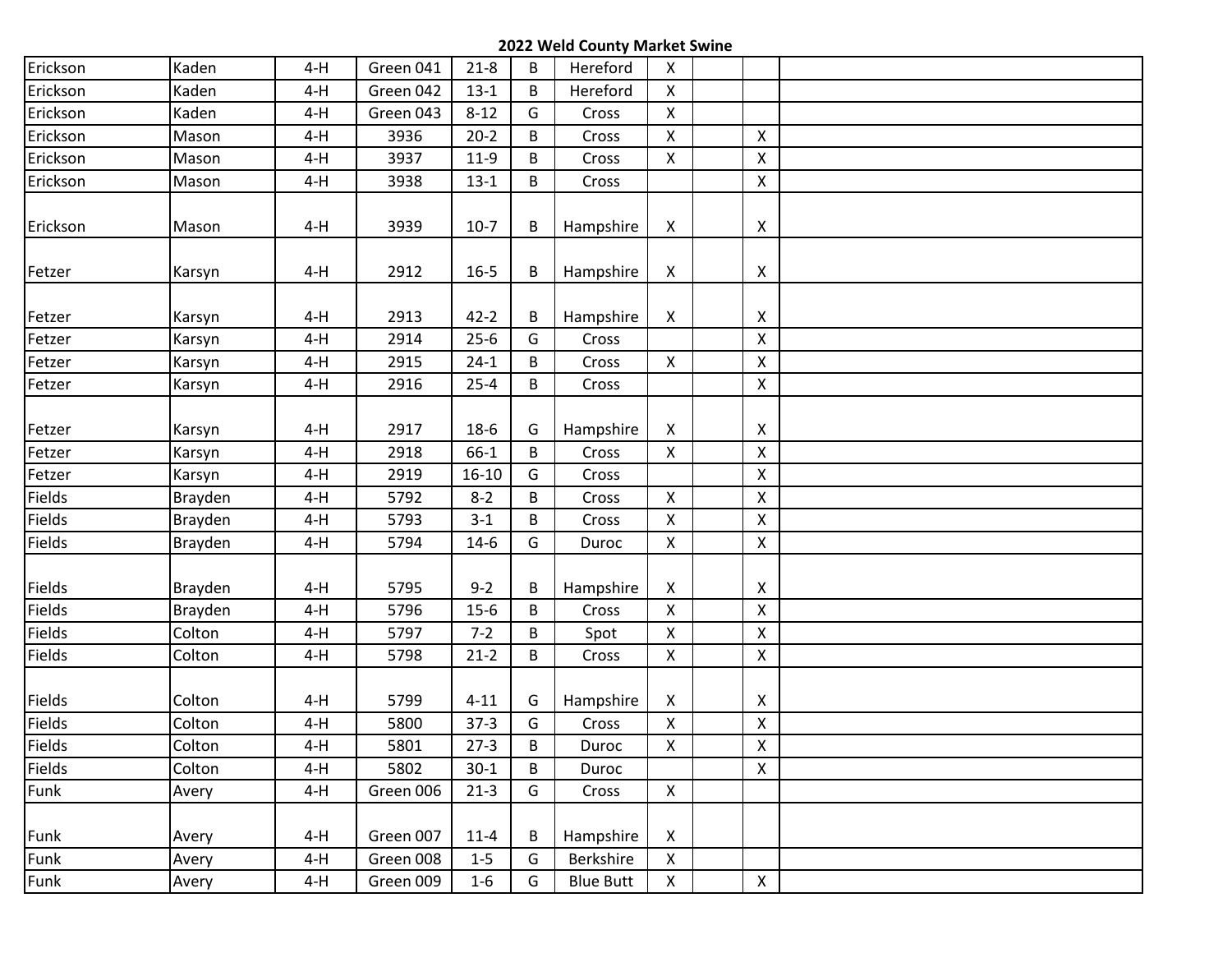| Funk     | Avery          | $4-H$      | Green 010 | $302 - 3$ | G | Yorkshire        | $\mathsf{X}$       |                           |              |  |
|----------|----------------|------------|-----------|-----------|---|------------------|--------------------|---------------------------|--------------|--|
| Funk     | Kaydense       | $4-H$      | Green 001 | $1 - 9$   | G | Cross            | $\mathsf{X}$       |                           | $\mathsf{X}$ |  |
| Funk     | Kaydense       | $4-H$      | Green 002 | $24-6$    | G | Cross            | X                  |                           | X            |  |
| Funk     | Kaydense       | $4-H$      | Green 003 | $11 - 5$  | G | Cross            | $\mathsf{X}$       |                           |              |  |
|          |                |            |           |           |   |                  |                    |                           |              |  |
| Funk     | Kaydense       | $4-H$      | Green 004 | $24 - 4$  | B | Hampshire        | $\mathsf{X}$       |                           | X            |  |
| Funk     | Kaydense       | $4-H$      | Green 005 | $25-6$    | B | <b>Blue Butt</b> | $\pmb{\mathsf{X}}$ |                           | Χ            |  |
|          | Kaydense and   |            |           |           |   |                  |                    |                           |              |  |
| Funk     | Avery          | $4-H$      | Green 012 | $3 - 11$  | G | Cross            |                    |                           | X            |  |
|          | Kaydense and   |            |           |           |   |                  |                    |                           |              |  |
| Funk     | Avery          | $4-H$      | Green 014 | $3 - 14$  | G | Cross            |                    |                           | X            |  |
|          | Kaydense and   |            |           |           |   |                  |                    |                           |              |  |
| Funk     | Avery          | $4-H$      | Green 016 | $2 - 5$   | G | Cross            |                    |                           | X            |  |
|          | Kaydense and   |            |           |           |   |                  |                    |                           |              |  |
| Funk     | Avery          | $4-H$      | Green 018 | $4 - 5$   | G | Cross            |                    |                           | X            |  |
|          | Kaydense and   |            |           |           |   |                  |                    |                           |              |  |
| Funk     | Avery          | $4-H$      | Green 019 | $13-2$    | B | Cross            |                    |                           | X            |  |
|          | Kaydense and   |            |           |           |   |                  |                    |                           |              |  |
| Funk     | Avery          | $4-H$      | Green 021 | $12 - 7$  | G | Cross            |                    |                           | X            |  |
|          | Kaydense and   |            |           |           |   |                  |                    |                           |              |  |
| Funk     | Avery          | $4-H$      | Green 022 | $12 - 4$  | B | Cross            |                    |                           | X            |  |
|          | Kaydense and   |            |           |           |   |                  |                    |                           |              |  |
| Funk     | Avery          | $4-H$      | Green 025 | $30 - 11$ | G | Duroc            |                    |                           | X            |  |
|          | Kaydense and   |            |           |           |   |                  |                    |                           |              |  |
| Funk     | Avery          | $4-H$      | Green 026 | $23-2$    | B | Cross            |                    |                           | X            |  |
|          | Kaydense and   |            |           |           |   |                  |                    |                           |              |  |
| Funk     | Avery          | $4-H$      | Green 027 | $10-8$    | B | Cross            |                    |                           | X            |  |
| Galligan | Taytum         | $4-H$      | 2899      | $4 - 3$   | G | Cross            | $\mathsf{X}$       | $\boldsymbol{\mathsf{X}}$ |              |  |
| Galligan | Taytum         | $4-H$      | 2900      | $18-3$    | G | Yorkshire        | X                  | X                         |              |  |
| Galligan | Taytum         | $4-H$      | 2901      | $1-9$     | G | Cross            | $\pmb{\mathsf{X}}$ | $\mathsf X$               |              |  |
| Galligan | Taytum         | $4-H$      | 2902      | $4 - 6$   | B | Cross            | $\mathsf{X}$       | X                         |              |  |
| Galligan | Taytum         | $4-H$      | 2903      | $1 - 6$   | G | Cross            | X                  | X                         |              |  |
| Gerken   | Clint          | $4-H$      | 2842      | $6 - 8$   | G | Cross            | X                  | $\pmb{\times}$            |              |  |
| Gerken   | Clint          | $4-H$      | 2843      | $15 - 5$  | B | Cross            | $\pmb{\mathsf{X}}$ | $\mathsf{X}$              |              |  |
| Gilmer   | <b>Braylyn</b> | <b>FFA</b> | 2939      | $4 - 4$   | B | Cross            | X                  |                           | X            |  |
| Gilmer   | <b>Braylyn</b> | FFA        | 2940      | $6-9$     | B | Cross            | X                  |                           | X            |  |
| Gray     | Avery          | $4-H$      | 5861      | $27 - 6$  | B | Cross            | $\mathsf X$        |                           | X            |  |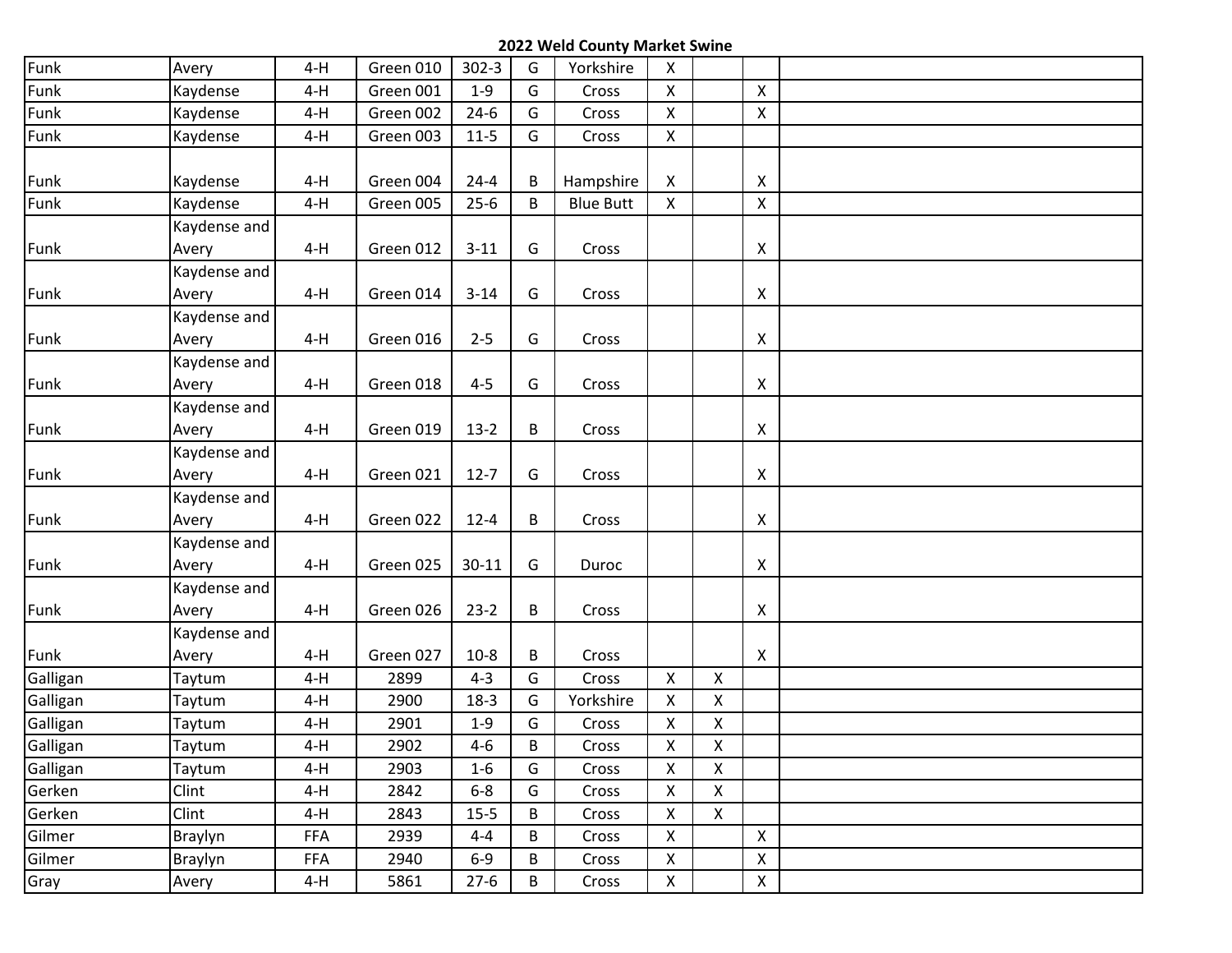| Gray    | Avery   | $4-H$      | 5862       | $4 - 2$   | B | Cross     | $\mathsf{X}$       |              | $\mathsf{X}$              |  |
|---------|---------|------------|------------|-----------|---|-----------|--------------------|--------------|---------------------------|--|
| Gray    | Avery   | $4-H$      | 5863       | $9 - 1$   | B | Cross     | $\pmb{\mathsf{X}}$ |              | X                         |  |
| Gray    | Avery   | $4-H$      | 5864       | $19-2$    | B | Duroc     | $\mathsf{X}$       |              | X                         |  |
| Gray    | Avery   | $4-H$      | 5865       | $5-1$     | G | Cross     | $\pmb{\times}$     |              |                           |  |
|         |         |            |            |           |   |           |                    |              |                           |  |
| Gray    | Emily   | $4-H$      | 5866       | $5 - 3$   | В | Hampshire | $\mathsf{X}$       |              |                           |  |
| Gray    | Emily   | $4-H$      | 5867       | $79 - 7$  | B | Berkshire | $\mathsf{X}$       |              | $\boldsymbol{\mathsf{X}}$ |  |
| Gray    | Emily   | $4-H$      | 5868       | $12 - 10$ | G | Cross     | $\pmb{\mathsf{X}}$ |              | X                         |  |
| Gray    | Emily   | $4-H$      | 5869       | $29-3$    | B | Cross     | $\mathsf{X}$       |              | Χ                         |  |
| Gray    | Emily   | $4-H$      | 5870       | $8-8$     | B | Chester   | $\mathsf{X}$       |              | $\mathsf{X}$              |  |
| Greiman | Landre  | $4-H$      | Orange 044 | $22 - 2$  | B | Cross     | $\mathsf{X}$       |              |                           |  |
| Greiman | Landre  | $4-H$      | Orange 045 | $11-6$    | B | Cross     | $\mathsf{X}$       |              |                           |  |
| Greiman | Landre  | $4-H$      | Orange 046 | $4 - 6$   | B | Cross     | $\mathsf{X}$       |              |                           |  |
| Haave   | Jakob   | <b>FFA</b> | 5841       | $5-2$     | B | Cross     | $\pmb{\mathsf{X}}$ |              |                           |  |
| Haave   | Jakob   | <b>FFA</b> | 5843       | $2 - 6$   | G | Cross     | $\mathsf{X}^-$     |              |                           |  |
|         |         |            |            |           |   |           |                    |              |                           |  |
| Haave   | Jakob   | <b>FFA</b> | 5844       | $3 - 3$   | В | Hampshire | X                  |              |                           |  |
| Haave   | Jakob   | <b>FFA</b> | 5845       | $4 - 2$   | B | Cross     | $\pmb{\times}$     |              |                           |  |
|         |         |            |            |           |   |           |                    |              |                           |  |
| Haave   | Jakob   | <b>FFA</b> | 5846       | $2 - 9$   | В | Hampshire | $\mathsf{X}$       |              |                           |  |
| Hayden  | Kashley | $4-H$      | 3904       | $2 - 6$   | G | Cross     | $\mathsf{X}$       | X            | $\pmb{\times}$            |  |
| Hayden  | Kashley | $4-H$      | 3905       | $6 - 3$   | B | Cross     | $\mathsf{X}$       | X            | X                         |  |
| Hayden  | Kashley | $4-H$      | 3906       | $13-2$    | B | Spot      | $\mathsf{X}$       | $\mathsf{X}$ | $\mathsf X$               |  |
|         |         |            |            |           |   |           |                    |              |                           |  |
| Hodgson | Addison | 4-H        | 2821       | $23-1$    | B | Hampshire | $\mathsf{X}$       |              | X                         |  |
| Hodgson | Addison | $4-H$      | 2828       | 106-8     | B | Cross     | $\mathsf{X}$       |              | $\pmb{\times}$            |  |
| Hodgson | Addison | $4-H$      | 2829       | $57-8$    | B | Yorkshire | $\mathsf{X}$       |              | X                         |  |
| Hodgson | Addison | $4-H$      | 2831       | $30-3$    | B | Cross     | $\mathsf{X}$       |              | X                         |  |
| Hodgson | Addison | $4-H$      | 2836       | $12 - 5$  | B | Cross     | $\mathsf{X}$       |              | X                         |  |
| Hodgson | Jackson | $4-H$      | 2820       | $67-1$    | B | Cross     | $\pmb{\mathsf{X}}$ |              | Χ                         |  |
| Hodgson | Jackson | $4-H$      | 2822       | $2 - 3$   | В | Duroc     | $\mathsf{X}$       |              | $\mathsf{X}$              |  |
| Hodgson | Jackson | $4-H$      | 2830       | $47-1$    | B | Cross     | $\mathsf{X}$       |              | $\mathsf{X}$              |  |
| Hodgson | Jackson | 4-H        | 2834       | $35-3$    | B | Cross     | $\mathsf{X}$       |              | $\pmb{\mathsf{X}}$        |  |
| Hodgson | Jackson | $4-H$      | 2837       | $2 - 4$   | B | Cross     | $\mathsf{X}^-$     |              | $\pmb{\mathsf{X}}$        |  |
| Hodgson | Macyn   | $4-H$      | 2819       | $37-3$    | B | Yorkshire | $\mathsf{X}$       |              | X                         |  |
| Hodgson | Macyn   | $4-H$      | 2823       | $14 - 5$  | В | Cross     | $\mathsf{X}$       |              | $\pmb{\mathsf{X}}$        |  |
| Hodgson | Macyn   | $4-H$      | 2832       | $26 - 1$  | B | Cross     | $\mathsf X$        |              | $\pmb{\mathsf{X}}$        |  |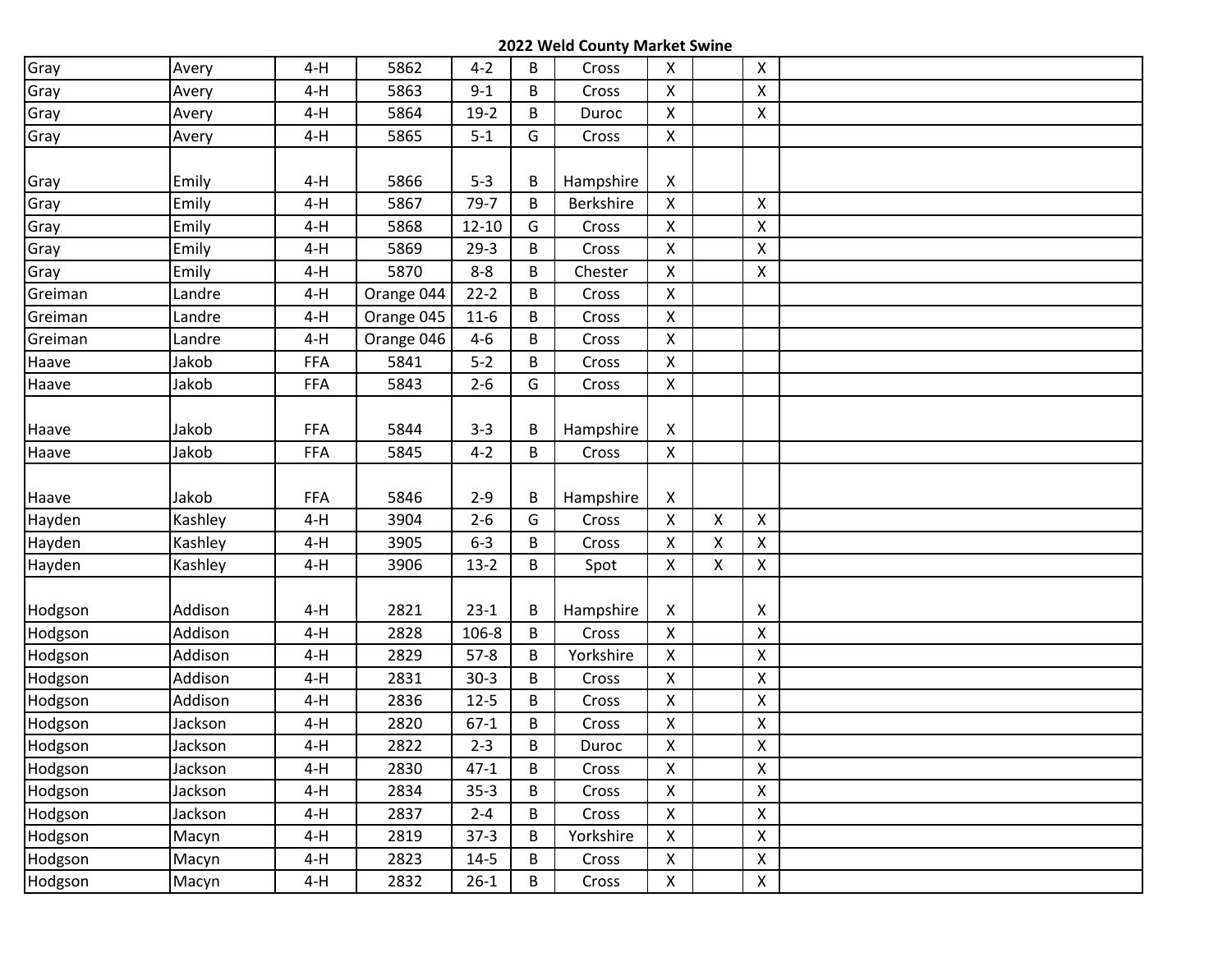| Hodgson | Macyn        | $4-H$      | 2835       | $15 - 7$  | B           | Cross     | $\mathsf{X}$       |                    | X            |  |
|---------|--------------|------------|------------|-----------|-------------|-----------|--------------------|--------------------|--------------|--|
| Hodgson | Macyn        | $4-H$      | 2838       | $23-2$    | B           | Cross     | X                  |                    | $\mathsf{X}$ |  |
|         | Macyn,       |            |            |           |             |           |                    |                    |              |  |
|         | Addison,     |            |            |           |             |           |                    |                    |              |  |
| Hodgson | Jackson      | $4-H$      | 2826       | $15 - 10$ | B           | Duroc     |                    |                    | X            |  |
|         | Macyn,       |            |            |           |             |           |                    |                    |              |  |
|         | Addison,     |            |            |           |             |           |                    |                    |              |  |
| Hodgson | Jackson      | $4-H$      | 2827       | $7 - 3$   | B           | Cross     |                    |                    | X            |  |
|         | Macyn,       |            |            |           |             |           |                    |                    |              |  |
|         | Addison,     |            |            |           |             |           |                    |                    |              |  |
| Hodgson | Jackson      | $4-H$      | 2833       | $61 - 8$  | B           | Yorkshire |                    |                    | X            |  |
| Holdren | Paige        | $4-H$      | Green 052  | $11 - 1$  | B           | Cross     | $\mathsf{X}$       |                    |              |  |
| Holdren | Paige        | $4-H$      | Green 053  | $13-2$    | B           | Chester   | X                  |                    |              |  |
| Hopkins | <b>Brady</b> | FFA        | 2931       | $2 - 2$   | B           | Berkshire | X                  |                    | $\mathsf{X}$ |  |
| Hopkins | <b>Brady</b> | <b>FFA</b> | 2932       | 66-1      | B           | Duroc     | $\mathsf{X}$       |                    | X            |  |
| Hopkins | <b>Brady</b> | <b>FFA</b> | 2933       | $53 - 4$  | B           | Yorkshire | $\pmb{\times}$     |                    | X            |  |
| Hopkins | <b>Brady</b> | <b>FFA</b> | 2934       | $30-3$    | B           | Berkshire |                    |                    | X            |  |
| Hopkins | <b>Brady</b> | FFA        | 2935       | $10-7$    | B           | Berkshire |                    |                    | X            |  |
| Hopkins | <b>Brady</b> | <b>FFA</b> | 2936       | $6-1$     | B           | Cross     |                    |                    | X            |  |
| Hopkins | <b>Brady</b> | FFA        | 2937       | $24-6$    | B           | Cross     |                    |                    | X            |  |
| Hopkins | <b>Brady</b> | FFA        | 4924       | $9 - 4$   | B           | Cross     | $\mathsf{X}$       |                    | X            |  |
| Hopkins | <b>Brady</b> | <b>FFA</b> | 5127       | $63-2$    | B           | Duroc     |                    |                    | $\mathsf{X}$ |  |
| Hopkins | <b>Brady</b> | FFA        | 5134       | $2 - 3$   | B           | Berkshire |                    |                    | X            |  |
| Hopkins | <b>Brady</b> | <b>FFA</b> | 5135       | $55 - 10$ | B           | Hampshire | $\mathsf{X}$       |                    | X            |  |
| Hopp    | Joshua       | $4-H$      | Green 046  | $24-12$   | B           | Cross     | $\mathsf{X}$       | $\mathsf{X}$       |              |  |
|         |              |            |            |           |             |           |                    |                    |              |  |
| Hopp    | Joshua       | $4-H$      | Green 047  | $39-6$    | B           | Hampshire | X                  | X                  |              |  |
| Huwa    | Maverick     | $4-H$      | Orange 015 | $49-3$    | B           | Cross     |                    | X                  |              |  |
| Huwa    | Ryker        | <b>FFA</b> | Orange 014 | $67-1$    | B           | Cross     |                    | X                  |              |  |
| Huwa    | Tegan        | $4-H$      | Orange 016 | $34 - 4$  | B           | Cross     |                    | $\pmb{\mathsf{X}}$ |              |  |
| Johnson | Ashlynn      | $4-H$      | 7809       | $14 - 4$  | B           | Duroc     | X                  |                    | X            |  |
| Johnson | Ashlynn      | $4-H$      | 7810       | $8 - 2$   | B           | Cross     | $\pmb{\mathsf{X}}$ |                    | $\mathsf X$  |  |
| Johnson | Ashlynn      | $4-H$      | 7811       | $36 - 5$  | B           | Cross     | $\mathsf{X}$       |                    | X            |  |
| Johnson | Calleigh     | $4-H$      | 7812       | $28-2$    | B           | Yorkshire | X                  |                    | X            |  |
| Johnson | Calleigh     | 4-H        | 7813       | $18-1$    | G           | Cross     | X                  |                    | X            |  |
| Johnson | Calleigh     | $4-H$      | 7814       | $12 - 7$  | $\mathsf B$ | Cross     | $\mathsf X$        |                    | $\mathsf X$  |  |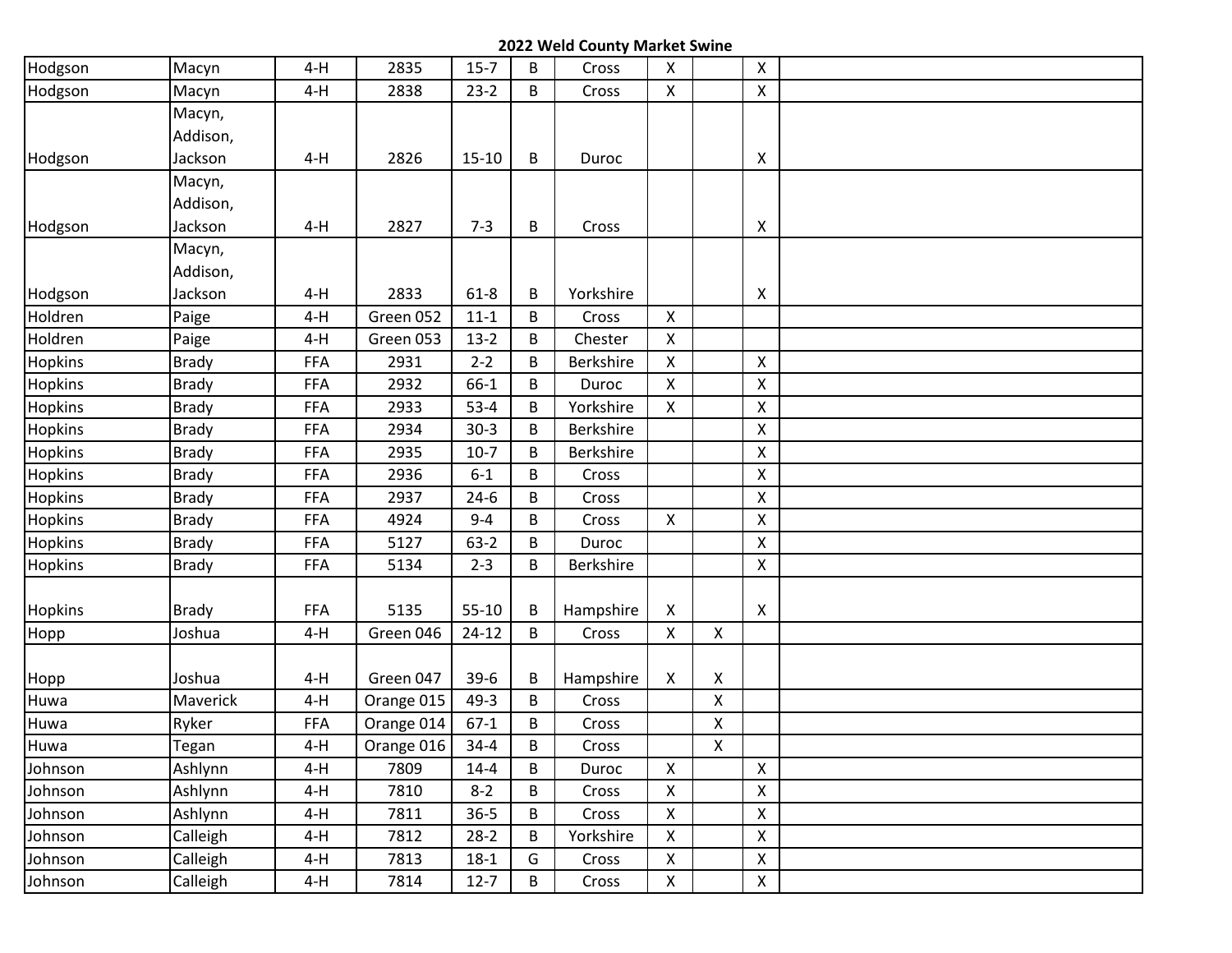| Johnson | Calleigh     | $4-H$      | 7815      | $17-5$   | G | Cross     | $\mathsf{X}$       | $\mathsf{X}$       |  |
|---------|--------------|------------|-----------|----------|---|-----------|--------------------|--------------------|--|
| Johnson | Faith        | $4-H$      | Green 086 | $30-2$   | B | Berkshire | $\mathsf{X}$       |                    |  |
| Johnson | Lana         | $4-H$      | Green 084 | $98-1$   | B | Cross     | $\mathsf{X}$       |                    |  |
|         |              |            |           |          |   |           |                    |                    |  |
| Johnson | Lana         | $4-H$      | Green 085 | $13-2$   | В | Hampshire | $\mathsf{X}$       |                    |  |
| Jordan  | Garet        | <b>FFA</b> | 5888      | $7 - 5$  | G | Berkshire | $\mathsf{X}$       |                    |  |
| Jordan  | Garet        | <b>FFA</b> | 5889      | $2 - 2$  | G | Cross     | $\mathsf{X}$       |                    |  |
| Jordan  | Garet        | <b>FFA</b> | 5890      | $4 - 10$ | G | Cross     | $\mathsf{X}$       |                    |  |
| Jordan  | Garet        | <b>FFA</b> | 5891      | $3 - 6$  | G | Cross     | $\mathsf{X}$       |                    |  |
| Jordan  | Garet        | <b>FFA</b> | 5892      | $12 - 4$ | B | Cross     | $\mathsf{X}$       |                    |  |
| Joseph  | Madalyn      | $4-H$      | 2992      | $4 - 8$  | G | Duroc     | $\mathsf{X}$       | $\pmb{\times}$     |  |
| Joseph  | Madalyn      | $4-H$      | 2993      | $29-1$   | B | Cross     | $\mathsf{X}$       | X                  |  |
| Joseph  | Madalyn      | $4-H$      | 2994      | $2 - 4$  | B | Cross     | $\mathsf{X}$       | X                  |  |
| Joseph  | Madalyn      | $4-H$      | 2995      | $9 - 7$  | B | Cross     | $\mathsf{X}$       | X                  |  |
| Joseph  | Madalyn      | $4-H$      | 2996      | $51-2$   | B | Cross     | $\mathsf{X}$       | X                  |  |
| Joseph  | Rilee        | $4-H$      | Green 032 | $48 - 2$ | B | Cross     |                    | $\pmb{\times}$     |  |
| Joseph  | Rilee        | $4-H$      | Green 035 | $16 - 6$ | G | Chester   | $\mathsf{X}$       |                    |  |
| Joseph  | Rilee        | $4-H$      | Green 036 | $16-2$   | B | Chester   | $\mathsf{X}$       | X                  |  |
| Joseph  | Rilee        | $4-H$      | Green 037 | $40-3$   | B | Berkshire |                    | X                  |  |
| Joseph  | Rilee        | $4-H$      | Green 038 | $19-1$   | B | Cross     | $\mathsf{X}$       | X                  |  |
| Joseph  | Rilee        | $4-H$      | Green 039 | $3 - 1$  | B | Cross     | $\mathsf{X}$       |                    |  |
| Joseph  | Rilee        | $4-H$      | Green 040 | $8 - 3$  | B | Berkshire | $\mathsf{X}$       |                    |  |
| Kayser  | Kylie        | $4-H$      | 2855      | $17 - 8$ | B | Berkshire | X                  | $\pmb{\times}$     |  |
|         |              |            |           |          |   |           |                    |                    |  |
| Kayser  | Kylie        | 4-H        | 2858      | $37-3$   | В | Hampshire | X                  | X                  |  |
| Kayser  | Kylie        | $4-H$      | 2860      | $43 - 3$ | B | Cross     | $\mathsf{X}$       | $\mathsf{X}$       |  |
|         |              |            |           |          |   |           |                    |                    |  |
| Kayser  | Kylie        | $4-H$      | 2862      | 48-4     | B | Hampshire | $\mathsf{X}$       | X                  |  |
|         |              |            |           |          |   |           |                    |                    |  |
| Kayser  | Kylie        | $4-H$      | 2863      | $54-3$   | В | Hampshire | X                  | X                  |  |
| Kayser  | Ridge        | $4-H$      | 2854      | $16 - 5$ | B | Berkshire | $\mathsf{X}$       | X                  |  |
|         |              |            |           |          |   |           |                    |                    |  |
| Kayser  | Ridge        | $4-H$      | 2856      | $26 - 3$ | В | Hampshire | $\mathsf{X}$       | X                  |  |
| Kayser  | Ridge        | $4-H$      | 2859      | $39 - 8$ | B | Cross     | $\mathsf{X}$       | X                  |  |
| Kayser  | Ridge        | $4-H$      | 2865      | $64 - 7$ | B | Cross     | $\mathsf{X}$       | X                  |  |
| Kayser  | Ridge        | $4-H$      | 2867      | $29-2$   | B | Duroc     | $\pmb{\mathsf{X}}$ | $\pmb{\mathsf{X}}$ |  |
| Kayser  | <b>Tripp</b> | 4-H        | 2857      | $27 - 5$ | B | Cross     | $\mathsf{X}^-$     | $\pmb{\mathsf{X}}$ |  |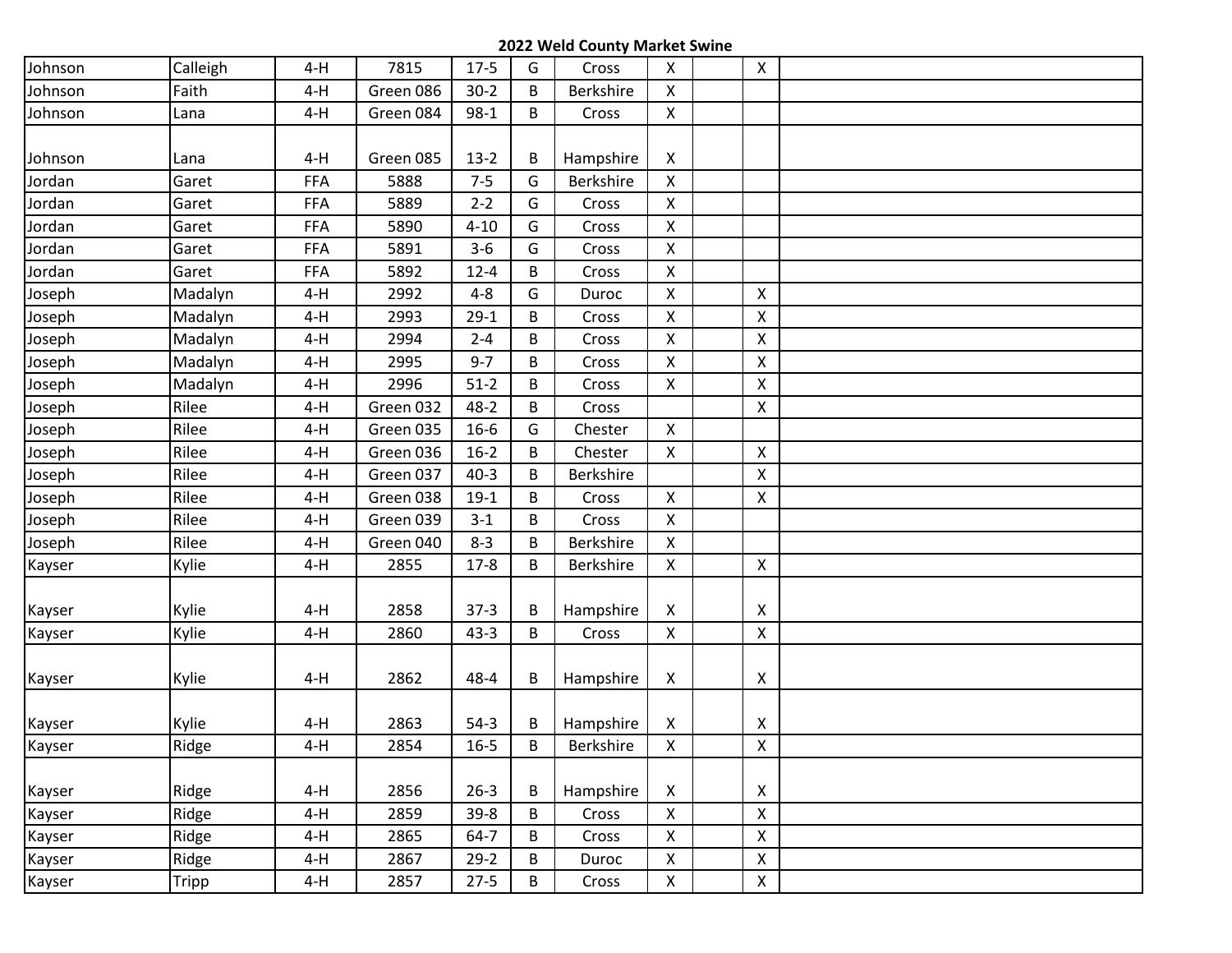| Kayser   | Tripp     | $4-H$ | 2861       | $45 - 4$ | B | Cross     | $\mathsf{X}$       |                    | $\pmb{\mathsf{X}}$ |  |
|----------|-----------|-------|------------|----------|---|-----------|--------------------|--------------------|--------------------|--|
|          |           |       |            |          |   |           |                    |                    |                    |  |
| Kayser   | Tripp     | $4-H$ | 2864       | $55 - 1$ | B | Hampshire | X                  |                    | Χ                  |  |
| Kayser   | Tripp     | $4-H$ | 2866       | $9 - 2$  | B | Yorkshire | $\mathsf{X}$       |                    | $\mathsf{x}$       |  |
| Keeley   | Courtlynn | $4-H$ | 5774       | $5 - 8$  | G | Hereford  | X                  | $\mathsf{X}$       |                    |  |
| Keeley   | Courtlynn | $4-H$ | 5775       | $13-6$   | G | Cross     | $\mathsf{X}$       | X                  |                    |  |
|          |           |       |            |          |   |           |                    |                    |                    |  |
| Keeley   | Courtlynn | $4-H$ | 5776       | $3 - 6$  | G | Hampshire | X                  | X                  |                    |  |
| Kern     | Maggie    | $4-H$ | 3944       | $6 - 10$ | B | Cross     | X                  |                    |                    |  |
| Kern     | Maggie    | $4-H$ | 3945       | $7 - 2$  | В | Cross     |                    |                    |                    |  |
| Kornman  | Lauren    | $4-H$ | 2941       | $10-7$   | B | Cross     | $\pmb{\mathsf{X}}$ | $\pmb{\mathsf{X}}$ |                    |  |
|          |           |       |            |          |   |           |                    |                    |                    |  |
| Kornman  | Lauren    | $4-H$ | 2942       | $45 - 2$ | В | Hampshire | X                  | X                  |                    |  |
| Kornman  | Lauren    | $4-H$ | 2943       | $4 - 8$  | B | Cross     | X                  | $\mathsf{X}$       |                    |  |
| Kornman  | Lauren    | $4-H$ | 2944       | $5-5$    | B | Cross     | X                  | X                  |                    |  |
| Kornman  | Lauren    | $4-H$ | 2945       | $29-3$   | B | Cross     | X                  | $\pmb{\mathsf{X}}$ |                    |  |
| Kreutzer | Lane      | $4-H$ | 5757       | $8 - 3$  | B | Duroc     | $\pmb{\mathsf{X}}$ | X                  |                    |  |
| Kreutzer | Lane      | $4-H$ | 5758       | $4 - 13$ | G | Cross     | $\pmb{\mathsf{X}}$ | X                  |                    |  |
| Kreutzer | Lane      | $4-H$ | 5759       | $1-6$    | G | Cross     | $\pmb{\times}$     | $\mathsf{X}$       |                    |  |
| Kreutzer | Lane      | $4-H$ | 5760       | $7 - 7$  | G | Cross     | X                  | X                  |                    |  |
| Kreutzer | Lane      | $4-H$ | 5761       | $8 - 4$  | B | Duroc     | $\pmb{\mathsf{X}}$ | X                  |                    |  |
|          |           |       |            |          |   |           |                    |                    |                    |  |
| Kugler   | Case      | $4-H$ | Orange 034 | $1 - 4$  | B | Hampshire | X                  |                    |                    |  |
| Kugler   | Case      | $4-H$ | Orange 036 | $3 - 3$  | B | Cross     | $\mathsf{X}$       |                    |                    |  |
| Kugler   | Hannah    | $4-H$ | Orange 033 | $1 - 3$  | B | Berkshire | $\mathsf{X}$       |                    |                    |  |
|          |           |       |            |          |   |           |                    |                    |                    |  |
| Kugler   | Hannah    | $4-H$ | Orange 035 | $3 - 4$  | В | Hampshire | X                  |                    |                    |  |
| Ley      | Abrehanna | $4-H$ | 5882       | $12 - 1$ | B | Hereford  | X                  |                    |                    |  |
| Ley      | Abrehanna | $4-H$ | 5883       | $8 - 3$  | B | Berkshire | $\mathsf{X}$       |                    |                    |  |
|          |           |       |            |          |   |           |                    |                    |                    |  |
| Ley      | Abrehanna | $4-H$ | 5884       | $26 - 3$ | В | Hampshire | X                  |                    |                    |  |
| Ley      | Carson    | $4-H$ | 5879       | $4 - 2$  | B | Duroc     | X                  |                    |                    |  |
| Ley      | Carson    | $4-H$ | 5880       | $12-9$   | G | Hereford  | $\pmb{\times}$     |                    |                    |  |
| Ley      | Carson    | 4-H   | 5881       | $10-6$   | В | Chester   | X                  |                    |                    |  |
| Ley      | Olivia    | $4-H$ | 5885       | $4 - 3$  | В | Hereford  | $\mathsf{X}$       |                    |                    |  |
| Ley      | Olivia    | $4-H$ | 5886       | $37-3$   | B | Spot      | $\mathsf X$        |                    |                    |  |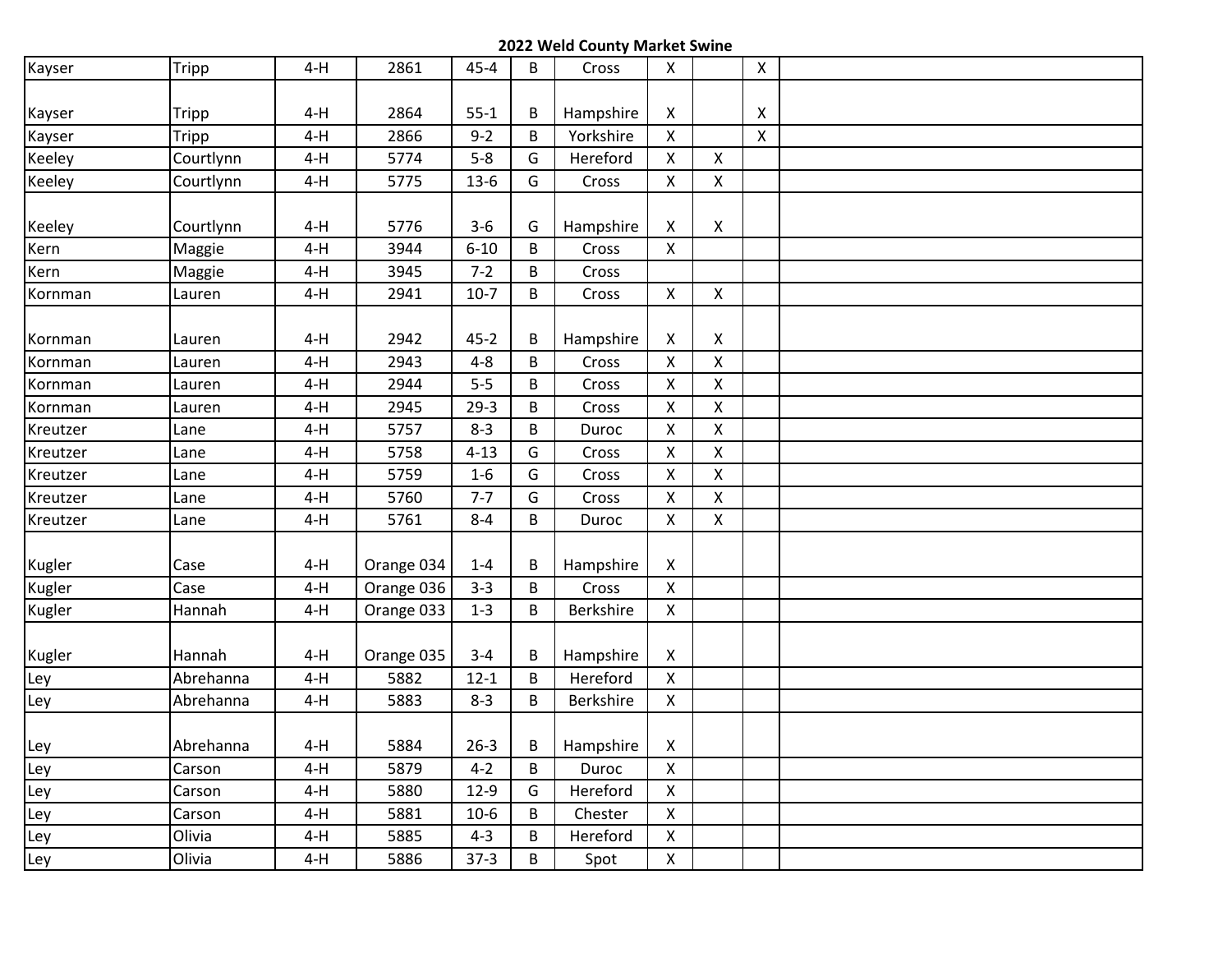| Ley        | Olivia       | $4-H$ | 5887       | $26 - 7$ | G | Hampshire | X              |                |                    |  |
|------------|--------------|-------|------------|----------|---|-----------|----------------|----------------|--------------------|--|
| Lowry      | James        | $4-H$ | 2869       | $6 - 1$  | B | Spot      | X              |                |                    |  |
| Lowry      | James        | $4-H$ | Orange 017 | $4 - 4$  | B | Duroc     | $\mathsf{X}$   |                |                    |  |
| Mack       | Joseph       | $4-H$ | Green 044  | $13 - 5$ | B | Duroc     | X              |                |                    |  |
| Mack       | Joseph       | $4-H$ | Green 045  | $7 - 1$  | B | Chester   | X              |                |                    |  |
| Manternach | Ella         | $4-H$ | 5898       | $29-9$   | B | Yorkshire | $\mathsf{X}$   |                |                    |  |
| Manternach | Ella         | $4-H$ | 5899       | $2 - 2$  | B | Cross     | $\mathsf{X}$   |                |                    |  |
| Manternach | Ella         | $4-H$ | 5900       | $13-9$   | G | Duroc     | $\mathsf{X}$   |                |                    |  |
| Mazzotti   | Alan         | FFA   | 3869       | $3 - 3$  | B | Cross     | X              | X              |                    |  |
| Mazzotti   | Alan         | FFA   | 3870       | $35 - 2$ | B | Berkshire | X              | X              |                    |  |
| Mazzotti   | Carter       | $4-H$ | 3873       | $1 - 7$  | B | Cross     | X              | X              |                    |  |
| Mazzotti   | Carter       | $4-H$ | 3874       | $5 - 7$  | B | Cross     | X              | $\pmb{\times}$ |                    |  |
| Mazzotti   | Reece        | $4-H$ | 3871       | $13 - 4$ | B | Cross     | X              | X              |                    |  |
| Mazzotti   | Reece        | $4-H$ | 3872       | $18-6$   | B | Yorkshire | $\mathsf{X}$   | $\mathsf{X}$   |                    |  |
| McGirl     | Garrett      | $4-H$ | 2997       | $10-2$   | B | Cross     | $\mathsf{X}$   |                | $\mathsf{X}$       |  |
| McGirl     | Garrett      | $4-H$ | 2998       | $7 - 2$  | B | Cross     | X              |                | $\mathsf{X}$       |  |
| McGirl     | Garrett      | $4-H$ | 2999       | $1 - 3$  | B | Cross     | X              |                | $\mathsf{X}$       |  |
| McGirl     | Garrett      | $4-H$ | 3000       | $3 - 6$  | G | Cross     | X              |                | $\pmb{\mathsf{X}}$ |  |
| McGirl     | Garrett      | $4-H$ | 3867       | $4 - 2$  | G | Duroc     | $\mathsf{X}$   |                | $\pmb{\mathsf{X}}$ |  |
| McGirl     | Garrett      | $4-H$ | 3868       | $12-6$   | B | Yorkshire |                |                | $\mathsf{X}$       |  |
|            |              |       |            |          |   |           |                |                |                    |  |
| Miller     | <b>Nealy</b> | $4-H$ | 3946       | $81 - 3$ | G | Hampshire | X              |                |                    |  |
| Miller     | <b>Nealy</b> | $4-H$ | 3947       | $9 - 10$ | G | Yorkshire | X              |                |                    |  |
| Morgan     | Easton       | $4-H$ | Green 063  | $7 - 7$  | G | Berkshire | X              |                | $\mathsf{X}$       |  |
| Morgan     | Easton       | $4-H$ | Green 064  | $4 - 3$  | G | Duroc     | $\mathsf{X}$   |                | $\mathsf{X}$       |  |
| Neese      | Mason        | $4-H$ | 3935       | $5-2$    | B | Cross     | $\mathsf{X}$   | X              |                    |  |
| Nelson     | Taden        | $4-H$ | Green 033  | $10-5$   | B | Cross     | X              | X              |                    |  |
| Nelson     | Taden        | $4-H$ | Green 034  | $6 - 3$  | G | Cross     | X              | X              |                    |  |
| Nelson     | Tanner       | $4-H$ | Green 031  | $10-9$   | G | Cross     | X              | X              |                    |  |
| Olearnick  | Becca        | $4-H$ | 3882       | $21 - 2$ | G | Cross     | X              |                | X                  |  |
| Olearnick  | Becca        | $4-H$ | 3883       | $27-2$   | B | Yorkshire |                |                | X                  |  |
| Olearnick  | Becca        | $4-H$ | 3884       | $2 - 4$  | В | Cross     | $\mathsf{X}^-$ |                | X                  |  |
|            |              |       |            |          |   |           |                |                |                    |  |
| Olearnick  | Becca        | $4-H$ | 3885       | $16 - 3$ | B | Hampshire | X              |                | X                  |  |
| Olearnick  | Becca        | $4-H$ | 3886       | $5-6$    | В | Cross     | X              |                | $\pmb{\mathsf{X}}$ |  |
| Olearnick  | Becca        | $4-H$ | 3887       | $22 - 4$ | B | Berkshire |                |                | $\pmb{\mathsf{X}}$ |  |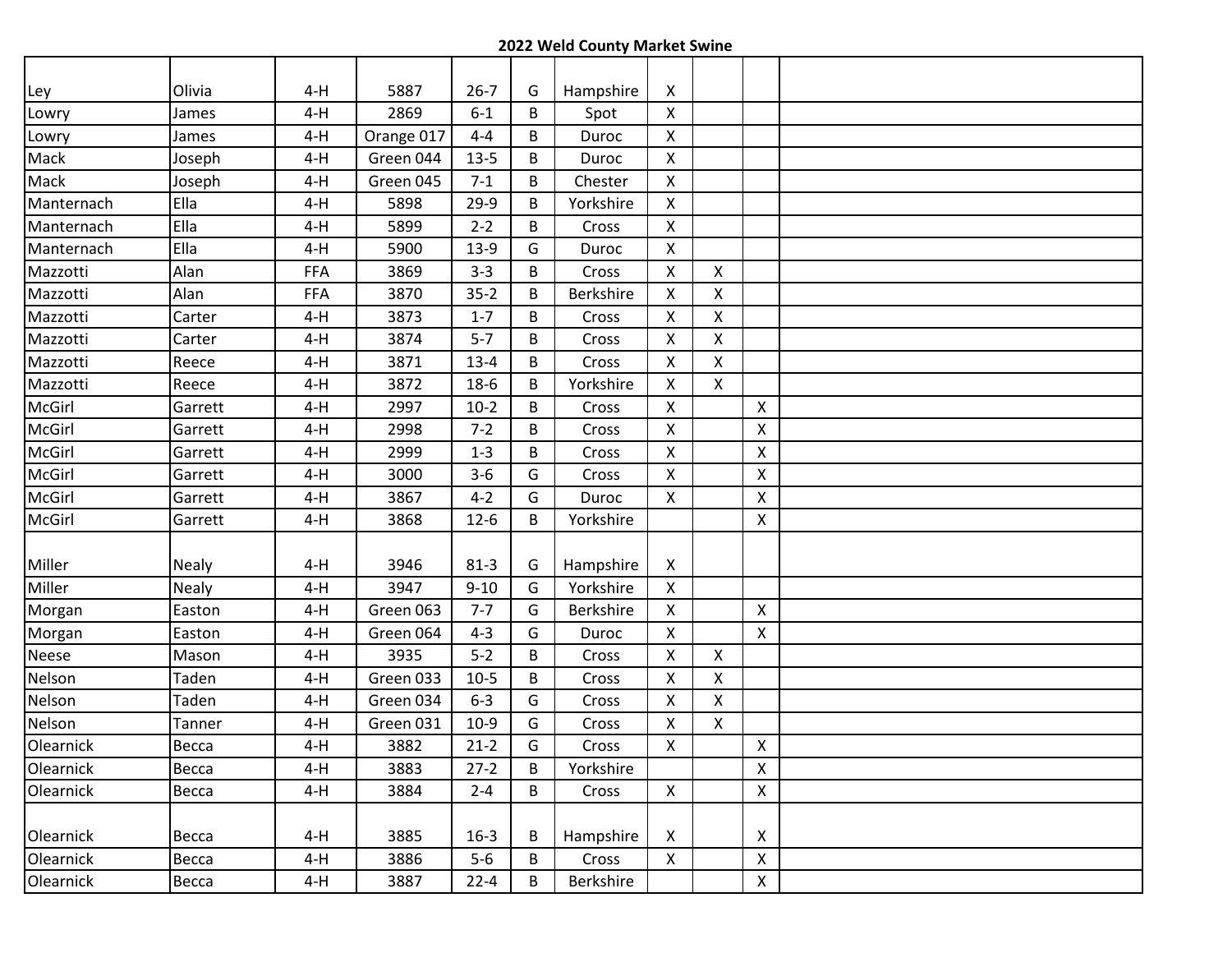| Ontiveros    | Jolie         | FFA        | Orange 39  | $13-3$   | B | Yorkshire | X                  |   | X                  |  |
|--------------|---------------|------------|------------|----------|---|-----------|--------------------|---|--------------------|--|
| Ontiveros    | Jolie         | <b>FFA</b> | Orange 40  | $16-2$   | G | Cross     | $\mathsf{X}$       |   | $\pmb{\times}$     |  |
| Ontiveros    | Jolie         | FFA        | Orange 41  | $8-6$    | G | Cross     | $\mathsf{X}$       |   | $\mathsf{X}$       |  |
|              |               |            |            |          |   |           |                    |   |                    |  |
| Ontiveros    | Jolie         | <b>FFA</b> | Orange 42  | $17-2$   | G | Hampshire | X                  |   | X                  |  |
| Ontiveros    | Jolie         | <b>FFA</b> | Orange 43  | $32 - 2$ | B | Yorkshire | X                  |   | $\mathsf{X}$       |  |
| Owens        | Parker        | $4-H$      | 5762       | $4 - 2$  | B | Cross     | $\mathsf{X}$       | X |                    |  |
| Owens        | Parker        | $4-H$      | 5763       | $9 - 13$ | G | Cross     | $\mathsf{X}$       | X |                    |  |
| Owens        | Parker        | $4-H$      | 5764       | $8 - 9$  | G | Duroc     | $\mathsf{X}$       | Χ |                    |  |
| Owens        | Parker        | $4-H$      | 5786       | $5-4$    | G | Cross     | $\pmb{\mathsf{X}}$ | Χ |                    |  |
| Owens        | Parker        | $4-H$      | 5787       | $1-9$    | G | Cross     | Χ                  | Χ |                    |  |
| Perez        | Abby          | $4-H$      | 2930       | $5-8$    | G | Cross     | $\pmb{\mathsf{X}}$ | X |                    |  |
| Perez        | Anastyn       | $4-H$      | 2929       | $2 - 4$  | B | Cross     | $\mathsf{X}$       | X |                    |  |
|              |               |            |            |          |   |           |                    |   |                    |  |
| Pfannebecker | Justin        | $4-H$      | Green 067  | $31 - 4$ | B | Cross     |                    |   | X                  |  |
|              |               |            |            |          |   |           |                    |   |                    |  |
| Pfannebecker | Justin        | $4-H$      | Green 073  | $36 - 4$ | В | Hampshire | X                  |   | X                  |  |
|              |               |            |            |          |   |           |                    |   |                    |  |
| Pfannebecker | Justin        | $4-H$      | Green 075  | $8 - 2$  | В | Hampshire | X                  |   |                    |  |
|              |               |            |            |          |   |           |                    |   |                    |  |
| Pfannebecker | Justin        | $4-H$      | Green 076  | $94-6$   | В | Cross     | $\mathsf{X}$       |   | X                  |  |
|              |               |            |            |          |   |           |                    |   |                    |  |
| Pfannebecker | Justin        | $4-H$      | Green 077  | $28 - 8$ | B | Cross     | $\pmb{\mathsf{X}}$ |   | X                  |  |
|              |               |            |            |          |   |           |                    |   |                    |  |
| Pfannebecker | Justin        | $4-H$      | Green 078  | $3-9$    | B | Cross     |                    |   | X                  |  |
|              |               |            |            |          |   |           |                    |   |                    |  |
| Pfannebecker | Justin        | 4-H        | Green 079  | $14-9$   | В | Hampshire | $\mathsf{X}$       |   | X                  |  |
| Powers       | Addison       | $4-H$      | 5781       | $12-3$   | B | Cross     | $\pmb{\times}$     | X | $\pmb{\mathsf{X}}$ |  |
| Powers       | Addison       | $4-H$      | 5782       | $6 - 2$  | G | Cross     | X                  | Χ | X                  |  |
| Powers       | Addison       | $4-H$      | 5783       | $3 - 6$  | G | Cross     | Χ                  | Χ | X                  |  |
| Powers       | Addison       | $4-H$      | 5784       | $4 - 6$  | G | Cross     | $\mathsf X$        | Χ | $\pmb{\mathsf{X}}$ |  |
| Powers       | Addison       | $4-H$      | 5785       | $11 - 4$ | G | Cross     | X                  | Χ | $\pmb{\mathsf{X}}$ |  |
| Powers       | Cody          | $4-H$      | 5777       | $3 - 3$  | B | Cross     | X                  | X | $\mathsf X$        |  |
| Powers       | Cody          | 4-H        | 5778       | $19-4$   | B | Duroc     | X                  | X | $\mathsf{X}$       |  |
| Powers       | Cody          | 4-H        | 5779       | $11-3$   | G | Cross     | $\pmb{\mathsf{X}}$ | Χ | $\mathsf X$        |  |
| Powers       | Cody          | 4-H        | 5780       | $6 - 7$  | G | Cross     | $\pmb{\mathsf{X}}$ | Χ | $\pmb{\mathsf{X}}$ |  |
| Prissel      | <b>Brycin</b> | $4-H$      | Orange 002 | $3 - 1$  | G | Cross     | $\mathsf X$        |   |                    |  |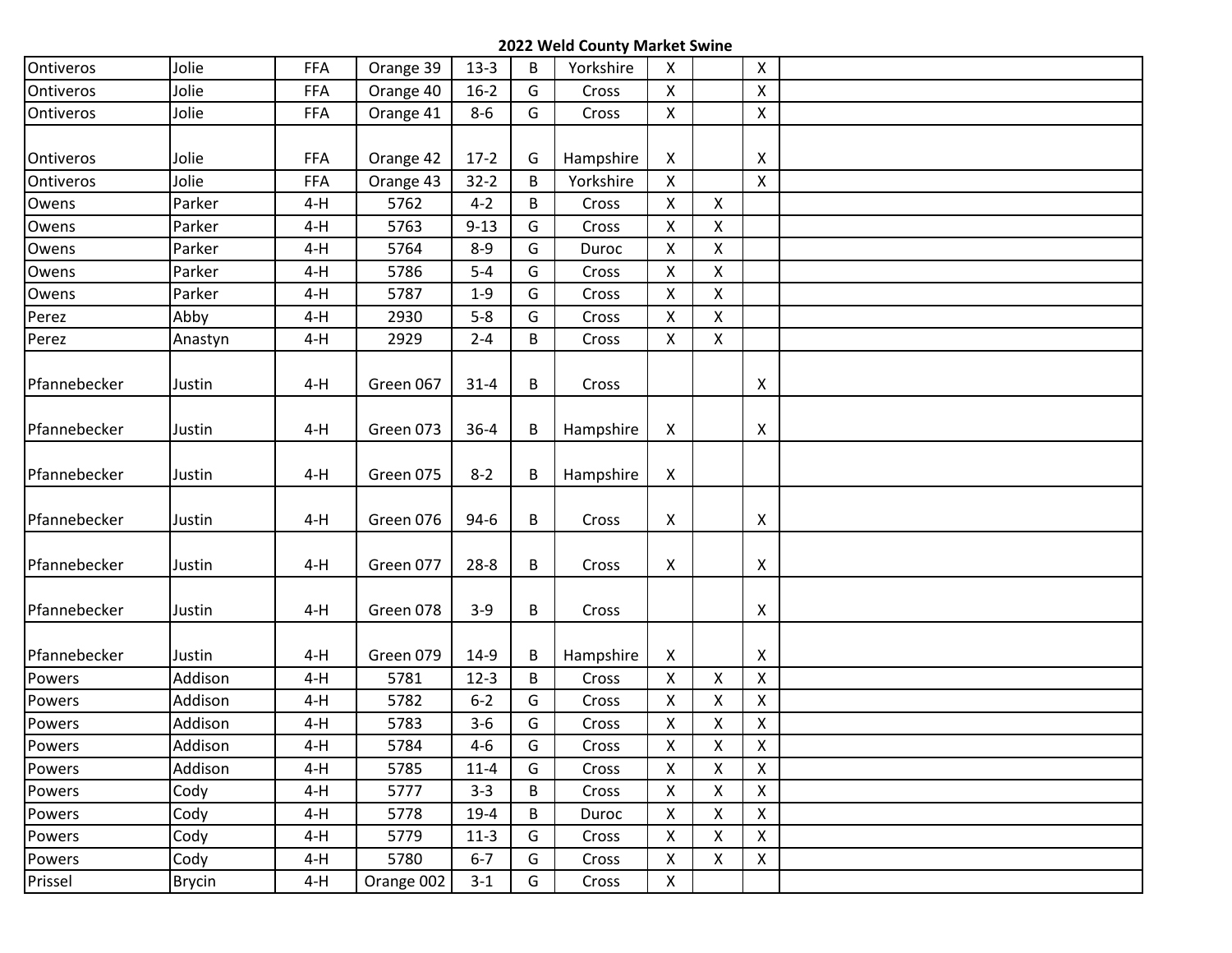| Prissel  | <b>Brycin</b> | $4-H$      | Orange 003 | $4 - 5$  | B | Duroc            | $\mathsf{X}$       |   |                           |  |
|----------|---------------|------------|------------|----------|---|------------------|--------------------|---|---------------------------|--|
| Raff     | Alan          | $4-H$      | 5803       | $3 - 3$  | G | Duroc            | $\pmb{\times}$     |   |                           |  |
| Raff     | Alan          | $4-H$      | 5804       | $2 - 1$  | B | Duroc            | $\pmb{\mathsf{X}}$ |   |                           |  |
| Riley    | Miranda       | $4-H$      | Green 55   | $5 - 11$ | B | Cross            |                    |   | $\boldsymbol{\mathsf{X}}$ |  |
| Riley    | Miranda       | $4-H$      | Green 56   | $4 - 9$  | G | Duroc            |                    |   | $\mathsf X$               |  |
| Robinson | Aiden         | $4-H$      | Orange 026 | $6 - 2$  | G | Cross            | $\pmb{\mathsf{X}}$ |   | X                         |  |
| Robinson | Aiden         | $4-H$      | Orange 027 | $3-1$    | B | Cross            | $\mathsf{X}$       |   | $\mathsf X$               |  |
| Rupple   | Tanner        | $4-H$      | 5769       | $4 - 3$  | B | Cross            | $\mathsf{X}$       | X | $\mathsf{X}$              |  |
|          |               |            |            |          |   |                  |                    |   |                           |  |
| Rupple   | Tanner        | $4-H$      | 5770       | $4 - 2$  | B | Hampshire        | X                  | X | X                         |  |
| Sawyer   | Bryn          | <b>FFA</b> | Green 080  | $1 - 9$  | B | Cross            | $\pmb{\times}$     |   |                           |  |
|          |               |            |            |          |   |                  |                    |   |                           |  |
| Sawyer   | Bryn          | <b>FFA</b> | Green 081  | $2 - 3$  | B | Hampshire        | X                  |   |                           |  |
| Scanga   | lan           | FFA        | 3924       | $7 - 4$  | G | Cross            | $\mathsf{X}$       |   | $\mathsf{X}$              |  |
| Scanga   | lan           | <b>FFA</b> | 3925       | $16 - 1$ | B | Chester          | $\mathsf{X}$       |   | $\pmb{\mathsf{X}}$        |  |
|          |               |            |            |          |   |                  |                    |   |                           |  |
| Scanga   | lan           | <b>FFA</b> | 3927       | $1 - 8$  | B | Hampshire        | X                  |   | X                         |  |
| Scanga   | lan           | <b>FFA</b> | 3928       | $6 - 2$  | B | Cross            | $\pmb{\mathsf{X}}$ |   | $\mathsf X$               |  |
| Scanga   | Sam           | <b>FFA</b> | 3923       | $13-6$   | G | Cross            | $\mathsf{X}$       |   | $\pmb{\mathsf{X}}$        |  |
| Scanga   | Sam           | <b>FFA</b> | 3926       | $17-8$   | G | Cross            | $\mathsf{X}$       |   | $\pmb{\mathsf{X}}$        |  |
| Scanga   | Sam           | <b>FFA</b> | 3929       | $5-3$    | B | Cross            | $\mathsf{X}$       |   | $\pmb{\times}$            |  |
| Scanga   | Sam           | <b>FFA</b> | 3930       | $20 - 7$ | G | Cross            | $\pmb{\mathsf{X}}$ |   | X                         |  |
| Shaw     | Isabel        | $4-H$      | 2908       | $62 - 2$ | B | Cross            | $\pmb{\times}$     |   | $\pmb{\times}$            |  |
| Shaw     | Isabel        | $4-H$      | 2909       | $77-9$   | B | Cross            | $\pmb{\mathsf{X}}$ |   | X                         |  |
| Shaw     | Isabel        | $4-H$      | 2910       | $10 - 4$ | B | Duroc            | $\pmb{\mathsf{X}}$ |   | $\pmb{\mathsf{X}}$        |  |
| Shaw     | Isabel        | $4-H$      | 2911       | $52-6$   | B | Cross            | $\mathsf{X}$       |   | $\pmb{\mathsf{X}}$        |  |
| Shaw     | Tyler         | $4-H$      | 2904       | $60 - 1$ | B | Cross            | $\mathsf{X}$       |   | $\pmb{\mathsf{X}}$        |  |
| Shaw     | Tyler         | $4-H$      | 2905       | $32 - 1$ | G | Berkshire        | $\pmb{\mathsf{X}}$ |   | $\mathsf X$               |  |
| Shaw     | Tyler         | $4-H$      | 2906       | $75 - 2$ | B | <b>Berkshire</b> | $\mathsf{X}$       |   | X                         |  |
| Shaw     | Tyler         | $4-H$      | 2907       | $27-6$   | B | Cross            | $\pmb{\times}$     |   | $\mathsf X$               |  |
| Shelton  | Cash          | $4-H$      | 5751       | $13 - 7$ | G | Cross            | X                  |   | $\mathsf{X}$              |  |
|          |               |            |            |          |   |                  |                    |   |                           |  |
| Shelton  | Cash          | $4-H$      | 5752       | $4 - 3$  | B | Hampshire        | $\mathsf{X}$       |   | X                         |  |
|          |               |            |            |          |   |                  |                    |   |                           |  |
| Shelton  | Cash          | $4-H$      | 5753       | $5 - 11$ | G | Hampshire        | X                  |   | X                         |  |
| Shelton  | Cash          | $4-H$      | 5754       | $9 - 8$  | B | Spot             | $\mathsf{X}$       |   | $\mathsf X$               |  |
| Shelton  | Cash          | $4-H$      | 5755       | $3 - 5$  | B | Berkshire        | $\mathsf X$        |   | $\mathsf X$               |  |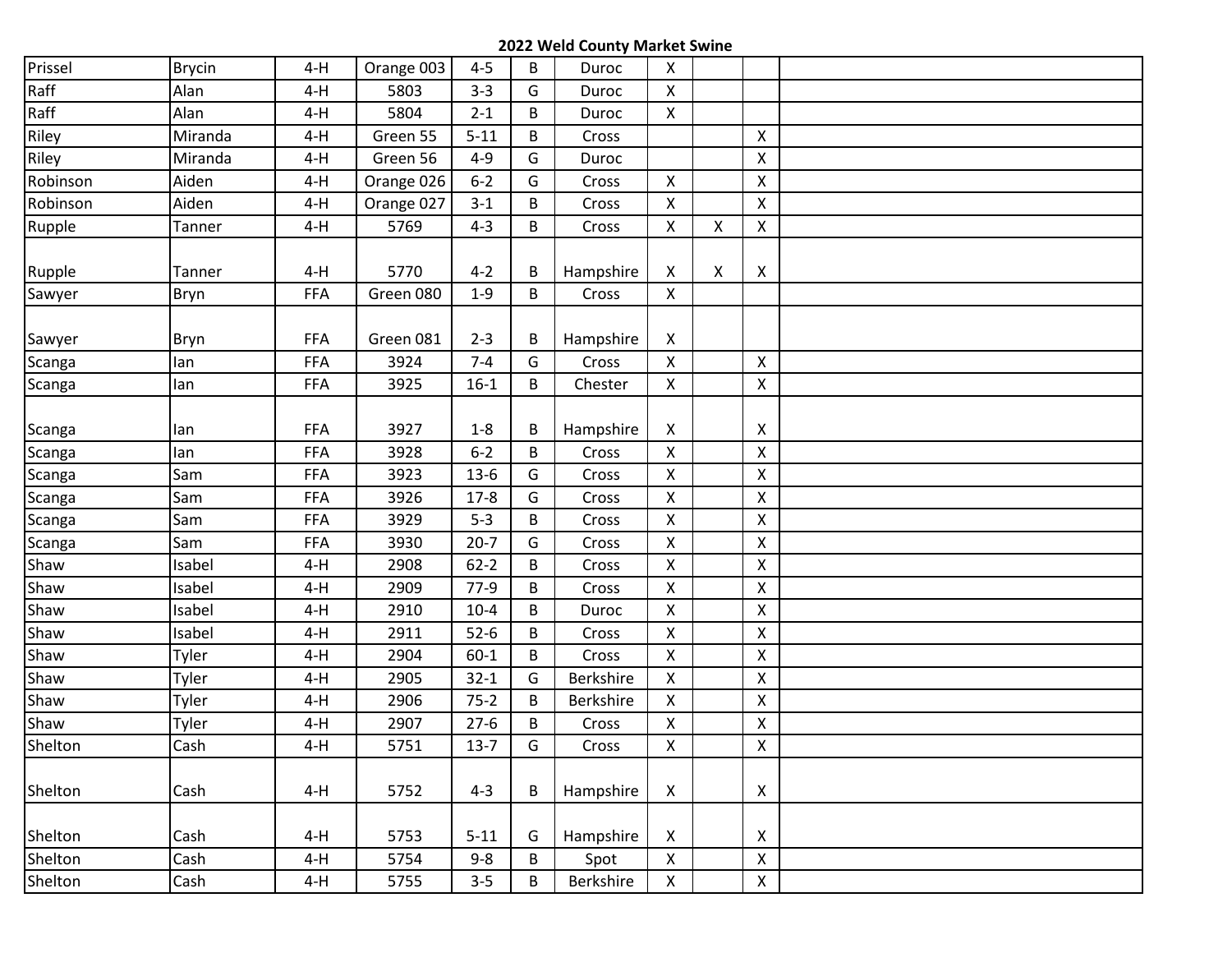| Simpson   | Cade     | $4-H$ | 2950       | $3 - 4$  | G | Cross     | $\mathsf{X}$       |                    | X              |  |
|-----------|----------|-------|------------|----------|---|-----------|--------------------|--------------------|----------------|--|
| Simpson   | Cade     | $4-H$ | 2952       | $20-1$   | B | Cross     | $\mathsf{X}$       |                    | Χ              |  |
|           |          |       |            |          |   |           |                    |                    |                |  |
| Simpson   | Cade     | $4-H$ | 2954       | $22 - 2$ | B | Hampshire | X                  |                    | X              |  |
| Simpson   | Cade     | $4-H$ | 2955       | $16-2$   | B | Cross     | $\mathsf{X}$       |                    | X              |  |
| Smith     | Kade     | $4-H$ | 2874       | $27-3$   | B | Duroc     | $\pmb{\mathsf{X}}$ |                    | X              |  |
| Smith     | Kade     | $4-H$ | 2975       | $17-2$   | B | Duroc     |                    |                    | X              |  |
| Smith     | Kade     | $4-H$ | 2976       | $16 - 6$ | G | Cross     | $\mathsf{X}$       |                    | X              |  |
| Smith     | Kade     | $4-H$ | 2977       | 43-11    | B | Cross     | $\mathsf{X}$       |                    | $\pmb{\times}$ |  |
| Smith     | Kade     | $4-H$ | 2978       | $52 - 7$ | G | Yorkshire | X                  |                    | X              |  |
| Smith     | Kade     | $4-H$ | 2979       | 18-12    | G | Cross     | X                  |                    | X              |  |
| Smith     | Kade     | $4-H$ | 2980       | $33 - 4$ | B | Cross     |                    |                    | X              |  |
| Smith     | Ricky    | $4-H$ | Green 057  | $10-6$   | G | Berkshire | $\mathsf{X}$       | $\pmb{\mathsf{X}}$ | X              |  |
| Smith     | Ricky    | $4-H$ | Green 058  | $8 - 2$  | G | Cross     | $\mathsf{X}$       | Χ                  | X              |  |
| Smith     | Ricky    | $4-H$ | Green 059  | $10-3$   | G | Berkshire | $\mathsf{X}$       | X                  | X              |  |
| Smith     | Ricky    | $4-H$ | Green 060  | $38-2$   | B | Cross     | X                  | $\pmb{\mathsf{X}}$ | X              |  |
| Steinkamp | Avery    | $4-H$ | 3916       | $10-6$   | G | Chester   | X                  |                    | X              |  |
| Steinkamp | Avery    | $4-H$ | 3918       | $4 - 2$  | G | Cross     | $\mathsf{X}$       |                    | X              |  |
| Steinkamp | Avery    | $4-H$ | 3920       | $2 - 5$  | B | Cross     | $\pmb{\mathsf{X}}$ |                    | X              |  |
| Steinkamp | Avery    | $4-H$ | 3921       | $6-6$    | G | Cross     | $\mathsf{X}$       |                    | X              |  |
| Steinkamp | Courtney | $4-H$ | 3907       | $12 - 5$ | B | Cross     | $\mathsf{X}$       |                    | X              |  |
|           |          |       |            |          |   |           |                    |                    |                |  |
| Steinkamp | Courtney | $4-H$ | 3908       | $3 - 7$  | G | Hampshire | X                  |                    | X              |  |
| Steinkamp | Courtney | $4-H$ | 3910       | $4 - 3$  | G | Cross     | $\mathsf{X}$       |                    | X              |  |
| Steinkamp | Courtney | $4-H$ | 3914       | $3 - 8$  | G | Cross     | $\mathsf{X}$       |                    | X              |  |
| Steinkamp | Courtney | $4-H$ | 3915       | $78-3$   | G | Duroc     | $\pmb{\mathsf{X}}$ |                    | X              |  |
| Steinkamp | Courtney | $4-H$ | 3917       | $6-5$    | G | Cross     |                    |                    | X              |  |
| Steinkamp | Tyler    | $4-H$ | 3909       | $2 - 2$  | B | Cross     | $\mathsf{X}$       |                    | $\pmb{\times}$ |  |
| Steinkamp | Tyler    | $4-H$ | 3911       | $23-2$   | B | Spot      | $\mathsf{X}$       |                    | X              |  |
| Steinkamp | Tyler    | $4-H$ | 3913       | $57-4$   | B | Berkshire | X                  |                    | X              |  |
| Steinkamp | Tyler    | $4-H$ | 3919       | $6-4$    | B | Cross     | X                  |                    | X              |  |
| Steinkamp | Tyler    | $4-H$ | 3922       | $31 - 1$ | B | Cross     | $\mathsf{X}$       |                    | X              |  |
| Steinke   | Carson   | $4-H$ | 2881       | $16 - 8$ | G | Cross     | $\mathsf X$        |                    |                |  |
|           |          |       |            |          |   |           |                    |                    |                |  |
| Steinke   | Carson   | $4-H$ | 2882       | $15-6$   | G | Hampshire | X                  |                    |                |  |
| Steinke   | Carson   | $4-H$ | 2883       | $2 - 12$ | G | Yorkshire | $\mathsf{X}$       |                    |                |  |
| Stevens   | Chloe    | $4-H$ | Orange 052 | 88-8     | B | Duroc     | $\mathsf X$        |                    | $\mathsf{X}$   |  |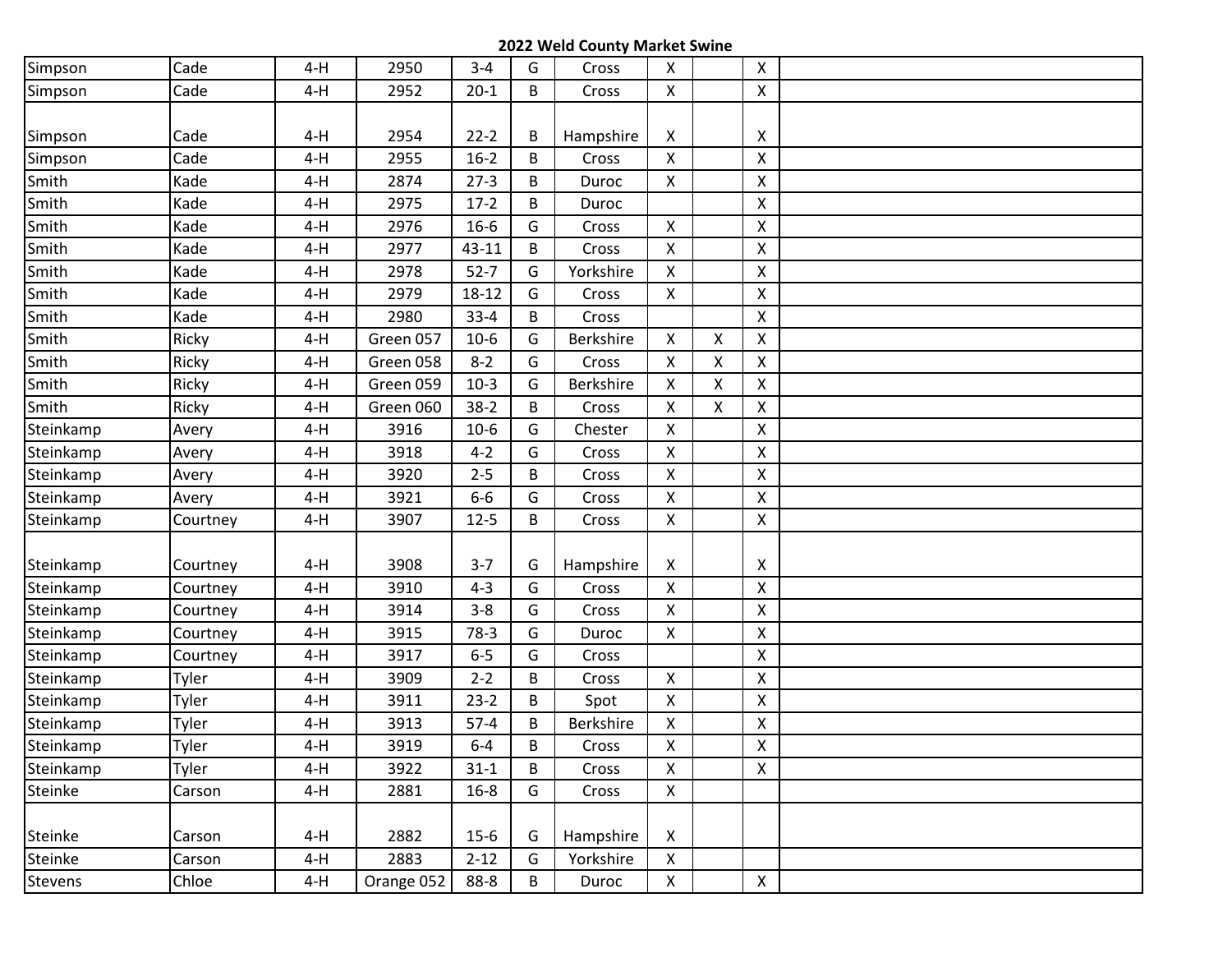| Stevens  | Chloe        | $4-H$ | Orange 053 | $85 - 1$  | B | Cross     | $\mathsf{X}$              |   | X                         |  |
|----------|--------------|-------|------------|-----------|---|-----------|---------------------------|---|---------------------------|--|
| Stevens  | Chloe        | $4-H$ | Orange 055 | $6 - 2$   | B | Cross     | $\pmb{\mathsf{X}}$        |   | Χ                         |  |
| Stevens  | Chloe        | $4-H$ | Orange 056 | $27-2$    | B | Chester   | $\mathsf{X}$              |   | X                         |  |
|          |              |       |            |           |   |           |                           |   |                           |  |
| Stevens  | Chloe        | $4-H$ | Orange 057 | $9 - 1$   | B | Hampshire | $\mathsf{X}$              |   | X                         |  |
|          |              |       |            |           |   |           |                           |   |                           |  |
| Stevens  | Chloe, Ellie | $4-H$ | Orange 063 | $6 - 1$   | В | Hampshire |                           |   | $\boldsymbol{\mathsf{X}}$ |  |
|          |              |       |            |           |   |           |                           |   |                           |  |
| Stevens  | Chloe, Ellie | $4-H$ | Orange 064 | $16-7$    | В | Hampshire |                           |   | X                         |  |
| Stevens  | Chloe, Ellie | $4-H$ | Orange 066 | $6-5$     | G | Cross     |                           |   | X                         |  |
| Stevens  | Ellie        | $4-H$ | Orange 051 | $24 - 7$  | B | Cross     | $\pmb{\mathsf{X}}$        |   | X                         |  |
|          |              |       |            |           |   |           |                           |   |                           |  |
| Stevens  | Ellie        | 4-H   | Orange 054 | $21 - 10$ | G | Hampshire | X                         |   | X                         |  |
| Stevens  | Ellie        | $4-H$ | Orange 058 | $10 - 11$ | B | Cross     | $\mathsf{X}$              |   | X                         |  |
| Stevens  | Ellie        | $4-H$ | Orange 059 | $7 - 5$   | B | Yorkshire | $\mathsf{X}$              |   | X                         |  |
| Stevens  | Ellie        | $4-H$ | Orange 060 | $22 - 6$  | B | Cross     | $\boldsymbol{\mathsf{X}}$ |   | X                         |  |
| Stewart  | Colton       | $4-H$ | 2985       | $18-3$    | В | Yorkshire | X                         |   |                           |  |
| Stewart  | Colton       | $4-H$ | 2986       | $18-5$    | G | Cross     | $\mathsf{X}$              |   |                           |  |
| Stewart  | Colton       | $4-H$ | 2987       | $11 - 1$  | B | Cross     | $\pmb{\mathsf{X}}$        |   |                           |  |
| Stockton | Addison      | $4-H$ | 5847       | $10-3$    | G | Cross     | $\mathsf{X}$              | X | X                         |  |
| Stockton | Addison      | $4-H$ | 5848       | $9 - 9$   | G | Cross     | X                         | X | X                         |  |
| Stockton | Addison      | $4-H$ | 5849       | $1 - 6$   | В | Duroc     | X                         | X | X                         |  |
| Strahl   | Waylon       | $4-H$ | 3940       | $39 - 8$  | B | Hereford  | $\mathsf{X}$              |   |                           |  |
| Strahl   | Waylon       | $4-H$ | 3941       | $6 - 2$   | G | Hereford  | $\mathsf{X}$              |   |                           |  |
| Strahl   | Waylon       | $4-H$ | 3942       | $19-4$    | G | Yorkshire | $\mathsf{X}$              |   |                           |  |
| Strahl   | Waylon       | $4-H$ | 3943       | $19-1$    | B | Cross     | $\mathsf{X}^-$            |   |                           |  |
|          |              |       |            |           |   |           |                           |   |                           |  |
| Swafford | Fletcher     | $4-H$ | 2922       | $1 - 2$   | В | Hampshire | X                         |   |                           |  |
| Swafford | Fletcher     | $4-H$ | 2923       | $3 - 3$   | В | Cross     | $\mathsf{X}$              |   |                           |  |
| Swafford | Hadley       | $4-H$ | 2920       | $6 - 1$   | G | Yorkshire | $\pmb{\mathsf{X}}$        |   |                           |  |
| Swafford | Hadley       | $4-H$ | 2921       | $2 - 5$   | G | Cross     | X                         |   |                           |  |
| True     | Adley        | $4-H$ | 2948       | $2 - 4$   | B | Yorkshire | $\mathsf{X}$              |   | X                         |  |
| True     | Adley        | $4-H$ | 2949       | $15-7$    | G | Cross     | $\mathsf X$               |   | X                         |  |
| True     | Adley        | $4-H$ | 2951       | $11-2$    | В | Cross     | $\mathsf{X}$              |   | $\mathsf{X}$              |  |
| Trumble  | Tucker       | FFA   | 5836       | $8-6$     | G | Duroc     | $\pmb{\mathsf{X}}$        |   |                           |  |
| Trumble  | Tucker       | FFA   | 5837       | $15 - 4$  | В | Cross     | $\pmb{\mathsf{X}}$        |   |                           |  |
| Trumble  | Tucker       | FFA   | 5838       | $52-10$   | B | Cross     | $\mathsf{X}^-$            |   |                           |  |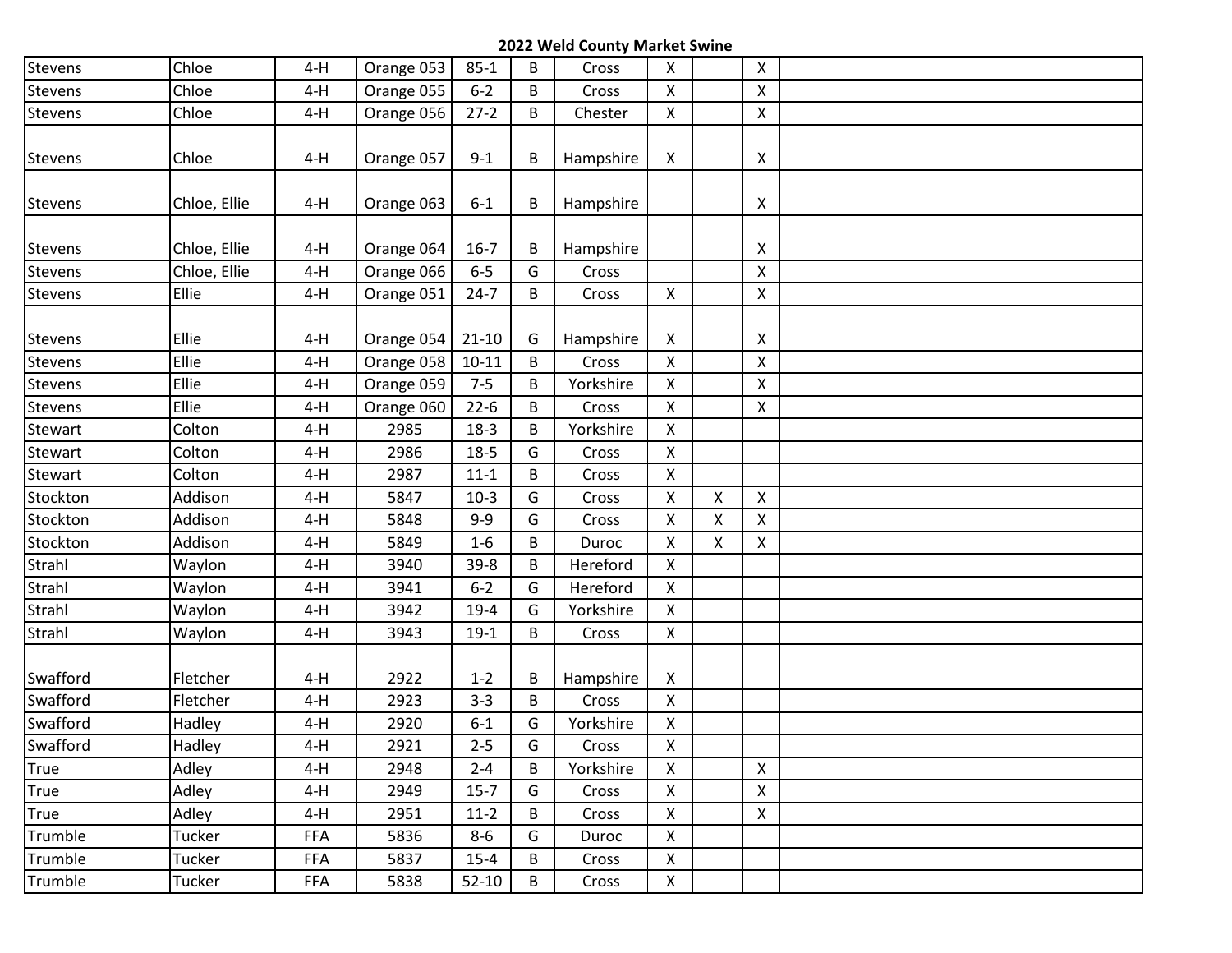| Trumble | Tucker        |            | 5840       |          |   |                  | $\mathsf{X}$       |                |                |  |
|---------|---------------|------------|------------|----------|---|------------------|--------------------|----------------|----------------|--|
|         |               | <b>FFA</b> |            | $4 - 10$ | G | Cross            |                    |                |                |  |
| Trumble | Tucker        | <b>FFA</b> | 5843       | $1 - 7$  | G | Cross            | $\mathsf{X}$       |                |                |  |
| Trumble | Tuc           | <b>FFA</b> | 5076       | $8 - 1$  | G | Chester          |                    |                | X              |  |
| Trumble | Tuc           | FFA        | 5138       | $9 - 5$  | G | Cross            |                    |                | X              |  |
| Trumble | Tuc           | <b>FFA</b> | 5283       | $9 - 1$  | B | Cross            |                    |                | X              |  |
| Trumble | Tuc           | <b>FFA</b> | 5741       | $9 - 4$  | G | Cross            |                    |                | X              |  |
| Trumble | Tuc           | <b>FFA</b> | 5832       | $8 - 3$  | B | Chester          |                    |                | X              |  |
| Tucker  | Makennah      | $4-H$      | Orange 004 | $1 - 3$  | B | Cross            | $\mathsf{X}$       |                | X              |  |
| Tucker  | Makennah      | $4-H$      | Orange 005 | $9 - 3$  | B | Cross            | X                  |                | X              |  |
| Tucker  | Ryan          | $4-H$      | Orange 006 | $9 - 4$  | B | Hampshire        | X                  |                | X              |  |
| Ulrich  | <b>Brad</b>   | $4-H$      | Green 099  | $21-3$   | G | Cross            | $\pmb{\mathsf{X}}$ |                | X              |  |
| Ulrich  | <b>Brad</b>   | $4-H$      | Green 100  | $12-3$   | B | Berkshire        | $\mathsf{X}$       |                | X              |  |
| Ulrich  | <b>Brad</b>   | $4-H$      | Orange 001 | $6-8$    | B | Spot             | $\mathsf{X}$       |                | X              |  |
| Uyemura | Delaney       | $4-H$      | 2982       | $6-4$    | G | Hampshire        | X                  |                |                |  |
| Uyemura | Lauryn        | $4-H$      | 2983       | $9 - 5$  | G | Cross            | $\pmb{\mathsf{X}}$ |                |                |  |
| Uyemura | Lauryn        | $4-H$      | 2984       | $4 - 3$  | G | Duroc            | $\mathsf{X}$       |                |                |  |
| Uyemura | Zach          | $4-H$      | 2981       | $4 - 1$  | B | Duroc            | $\mathsf{X}$       |                |                |  |
| Vaughn  | <b>Brooke</b> | $4-H$      | 2893       | $17-6$   | B | <b>Berkshire</b> | X                  |                | $\pmb{\times}$ |  |
| Vaughn  | <b>Brooke</b> | $4-H$      | 2894       | $55 - 5$ | G | Cross            | $\mathsf{X}$       |                | X              |  |
| Vaughn  | <b>Brooke</b> | $4-H$      | 2895       | $12-6$   | G | Cross            | X                  |                | X              |  |
| Vaughn  | Logan         | $4-H$      | 2887       | $3 - 2$  | B | Cross            | $\mathsf{X}$       |                | Χ              |  |
| Vaughn  | Logan         | $4-H$      | 2890       | $6 - 3$  | B | Yorkshire        | $\mathsf{X}$       |                | X              |  |
| Vaughn  | Logan         | $4-H$      | 2891       | $3 - 5$  | B | Cross            | $\mathsf{X}$       |                | X              |  |
| Vaughn  | Logan         | $4-H$      | 2892       | $5 - 1$  | B | Hampshire        | X                  |                | X              |  |
| Vaughn  | Sydney        | $4-H$      | Green 065  | $39-2$   | B | Berkshire        |                    |                | X              |  |
| Vaughn  | Sydney        | $4-H$      | Green 066  | $24 - 5$ | G | Cross            |                    |                | X              |  |
| Vaughn  | Sydney        | $4-H$      | Green 067  | $43 - 3$ | B | Cross            | $\mathsf{X}$       | Χ              | X              |  |
| Vaughn  | Sydney        | $4-H$      | Green 068  | $2 - 4$  | B | Cross            | X.                 | X              | X              |  |
| Vaughn  | Sydney        | $4-H$      | Green 069  | $15 - 1$ | B | Berkshire        | $\mathsf{X}$       | X              | X              |  |
| Vaughn  | Sydney        | $4-H$      | Green 070  | $30-9$   | G | Berkshire        | $\mathsf{X}$       | X              | X              |  |
| Vaughn  | Sydney        | $4-H$      | Green 071  | $4 - 8$  | G | Berkshire        |                    |                | $\pmb{\times}$ |  |
| Vaughn  | Sydney        | $4-H$      | Green 072  | $80-3$   | B | Cross            | $\mathsf{X}$       | $\pmb{\times}$ | $\pmb{\times}$ |  |
| Vaughn  | Zach          | $4-H$      | 2888       | $3-6$    | B | Cross            | $\pmb{\mathsf{X}}$ |                | X              |  |
| Vaughn  | Zach          | $4-H$      | 2889       | $25-9$   | G | Duroc            | $\mathsf{X}^-$     |                | $\mathsf{X}^-$ |  |